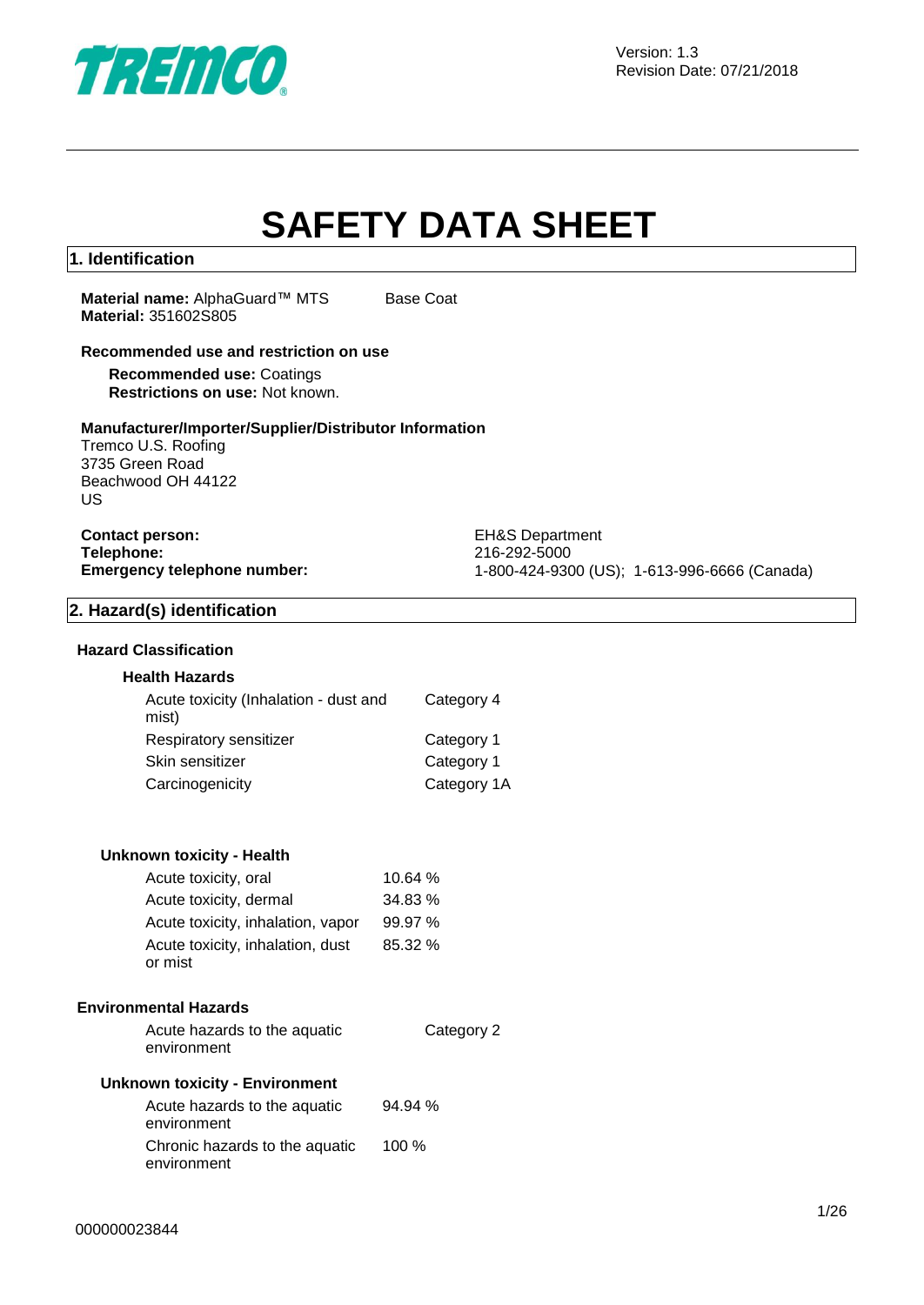

#### **Label Elements**

**Hazard Symbol:**

| <b>Signal Word:</b>                           | Danger                                                                                                                                                                                                                                                                                                                                                                                                                                                                                                                                   |
|-----------------------------------------------|------------------------------------------------------------------------------------------------------------------------------------------------------------------------------------------------------------------------------------------------------------------------------------------------------------------------------------------------------------------------------------------------------------------------------------------------------------------------------------------------------------------------------------------|
| <b>Hazard Statement:</b>                      | Harmful if inhaled.<br>May cause allergy or asthma symptoms or breathing difficulties if inhaled.<br>May cause an allergic skin reaction.<br>May cause cancer.<br>Toxic to aquatic life.                                                                                                                                                                                                                                                                                                                                                 |
| Precautionary<br><b>Statements</b>            |                                                                                                                                                                                                                                                                                                                                                                                                                                                                                                                                          |
| <b>Prevention:</b>                            | Avoid breathing dust/fume/gas/mist/vapors/spray. Use only outdoors or in a<br>well-ventilated area. [In case of inadequate ventilation] wear respiratory<br>protection. Contaminated work clothing should not be allowed out of the<br>workplace. Wear protective gloves/protective clothing/eye protection/face<br>protection. Obtain special instructions before use. Do not handle until all<br>safety precautions have been read and understood. Use personal protective<br>equipment as required. Avoid release to the environment. |
| <b>Response:</b>                              | IF INHALED: Remove person to fresh air and keep comfortable for<br>breathing. If experiencing respiratory symptoms: Call a POISON<br>CENTER/doctor/ IF ON SKIN: Wash with plenty of water/ If skin<br>irritation or rash occurs: Get medical advice/attention. Call a POISON<br>CENTER/doctor if you feel unwell. Specific treatment (see on this label).<br>Wash contaminated clothing before reuse.                                                                                                                                    |
| Storage:                                      | Store locked up.                                                                                                                                                                                                                                                                                                                                                                                                                                                                                                                         |
| Disposal:                                     | Dispose of contents/container to an appropriate treatment and disposal<br>facility in accordance with applicable laws and regulations, and product<br>characteristics at time of disposal.                                                                                                                                                                                                                                                                                                                                               |
| Hazard(s) not otherwise<br>classified (HNOC): | None.                                                                                                                                                                                                                                                                                                                                                                                                                                                                                                                                    |

#### **3. Composition/information on ingredients**

#### **Mixtures**

| <b>Chemical Identity</b> |  | CAS number   Content in percent (%)* |
|--------------------------|--|--------------------------------------|
|--------------------------|--|--------------------------------------|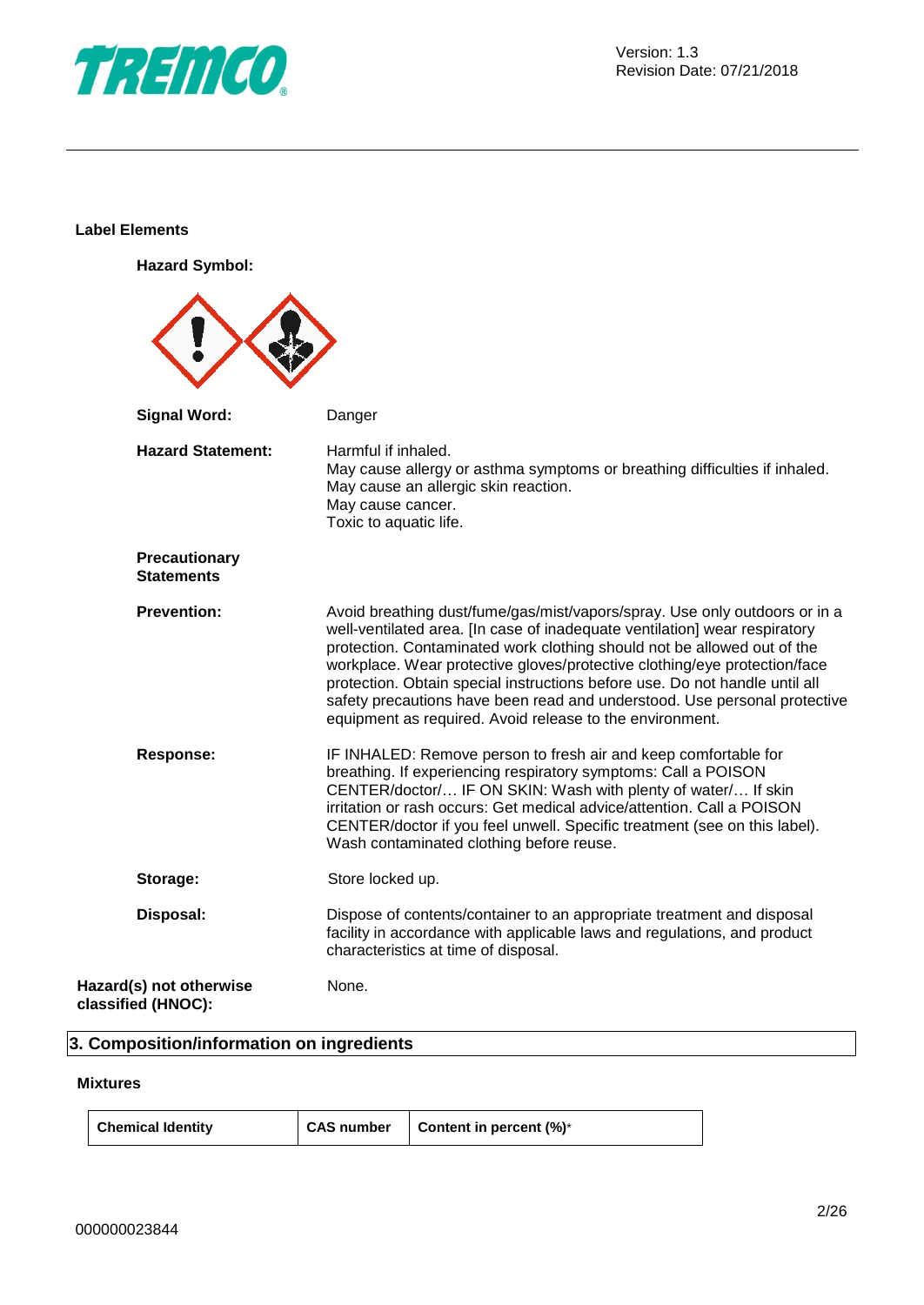

| Calcium carbonate                | 471-34-1            | $5 - 10%$                                                                                                                             |
|----------------------------------|---------------------|---------------------------------------------------------------------------------------------------------------------------------------|
| Aluminum hydroxide               | 21645-51-2          | $5 - 10\%$                                                                                                                            |
| Calcium Carbonate<br>(Limestone) | 1317-65-3           | $5 - 10\%$                                                                                                                            |
| <b>Trade Secret</b>              | <b>Trade Secret</b> | $5 - 10\%$                                                                                                                            |
| Titanium dioxide                 | 13463-67-7          | $1 - 5\%$                                                                                                                             |
| Polyvinyl chloride               | 9002-86-2           | $1 - 5\%$                                                                                                                             |
| Isophorone Diisocyanate          | 4098-71-9           | $1 - 5\%$                                                                                                                             |
| Zinc oxide                       | 1314-13-2           | $1 - 5\%$                                                                                                                             |
| Calcium oxide                    | 1305-78-8           | $0.1 - 1\%$                                                                                                                           |
| Diisodecyl phthalate             | 26761-40-0          | $0.01 - 1\%$                                                                                                                          |
| Stearic acid                     | $57-11-4$           | $0.1 - 1\%$                                                                                                                           |
| Aluminum oxide                   | 1344-28-1           | $0.1 - 1\%$<br>* All experimentary and process becoming the college to specificat to a power Oak proposational and to process because |

\* All concentrations are percent by weight unless ingredient is a gas. Gas concentrations are in percent by volume.

| 4. First-aid measures                              |                                                                                                                                                                                                                                                                                                    |  |  |
|----------------------------------------------------|----------------------------------------------------------------------------------------------------------------------------------------------------------------------------------------------------------------------------------------------------------------------------------------------------|--|--|
| Ingestion:                                         | Call a POISON CENTER/doctor if you feel unwell. Rinse mouth.                                                                                                                                                                                                                                       |  |  |
| Inhalation:                                        | Call a physician or poison control center immediately. If breathing stops,<br>provide artificial respiration. Move to fresh air. If breathing is difficult, give<br>oxygen.                                                                                                                        |  |  |
| <b>Skin Contact:</b>                               | If skin irritation occurs: Get medical advice/attention. Destroy or thoroughly<br>clean contaminated shoes. Immediately remove contaminated clothing and<br>shoes and wash skin with soap and plenty of water. If skin irritation or an<br>allergic skin reaction develops, get medical attention. |  |  |
| Eye contact:                                       | Any material that contacts the eye should be washed out immediately with<br>water. If easy to do, remove contact lenses. If eye irritation persists: Get<br>medical advice/attention.                                                                                                              |  |  |
| Most important symptoms/effects, acute and delayed |                                                                                                                                                                                                                                                                                                    |  |  |
| <b>Symptoms:</b>                                   | May cause skin and eye irritation.                                                                                                                                                                                                                                                                 |  |  |
|                                                    | Indication of immediate medical attention and special treatment needed                                                                                                                                                                                                                             |  |  |
| <b>Treatment:</b>                                  | Symptoms may be delayed.                                                                                                                                                                                                                                                                           |  |  |
| 5. Fire-fighting measures                          |                                                                                                                                                                                                                                                                                                    |  |  |
| <b>General Fire Hazards:</b>                       | No unusual fire or explosion hazards noted.                                                                                                                                                                                                                                                        |  |  |
| Suitable (and unsuitable) extinguishing media      |                                                                                                                                                                                                                                                                                                    |  |  |
| <b>Suitable extinguishing</b><br>media:            | Use fire-extinguishing media appropriate for surrounding materials.                                                                                                                                                                                                                                |  |  |
| <b>Unsuitable extinguishing</b><br>media:          | Do not use water jet as an extinguisher, as this will spread the fire.                                                                                                                                                                                                                             |  |  |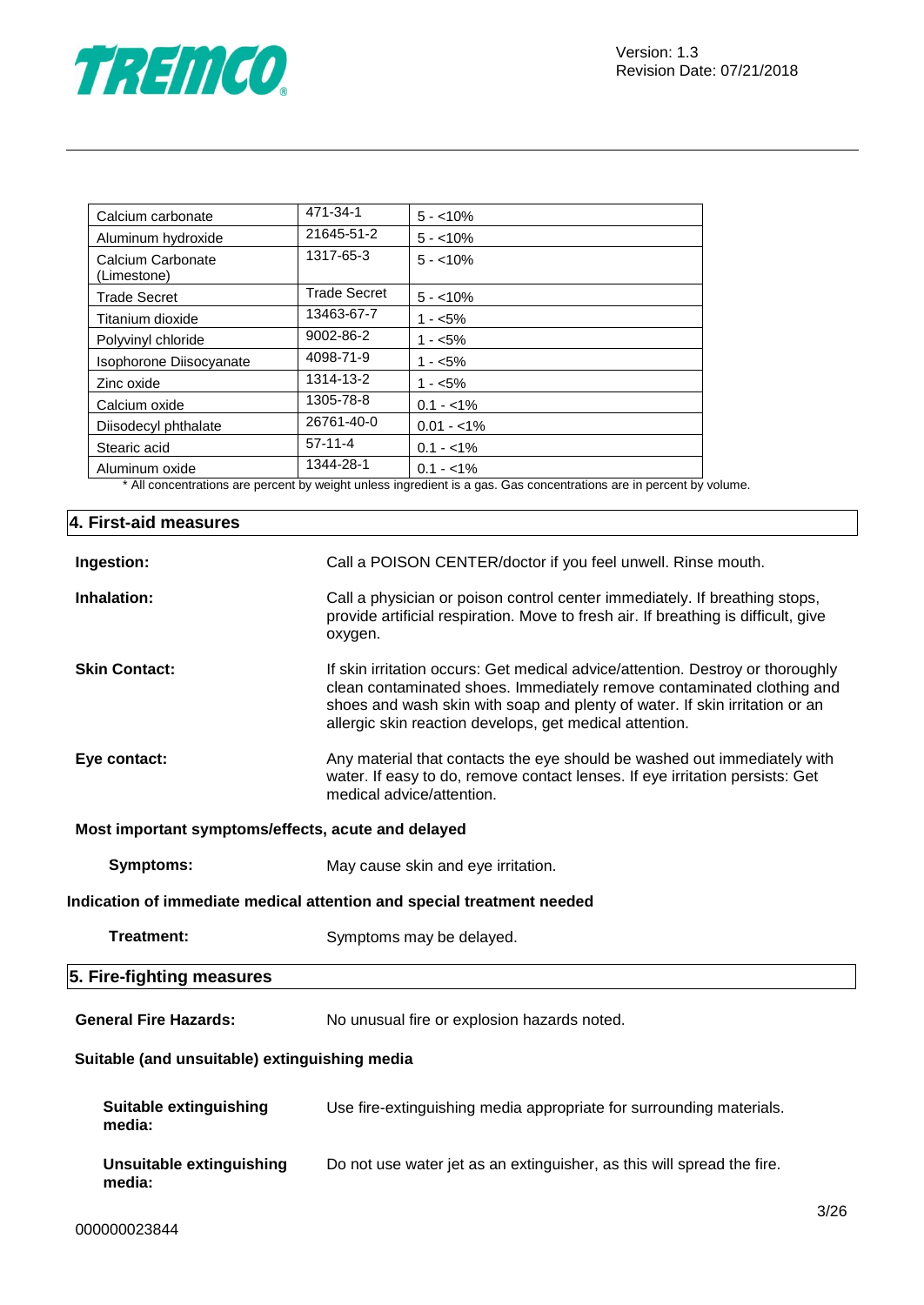

| Specific hazards arising from<br>the chemical:                                    | During fire, gases hazardous to health may be formed.                                                                                                                                                                                                                                                                                                                                                                                          |  |  |  |
|-----------------------------------------------------------------------------------|------------------------------------------------------------------------------------------------------------------------------------------------------------------------------------------------------------------------------------------------------------------------------------------------------------------------------------------------------------------------------------------------------------------------------------------------|--|--|--|
| Special protective equipment and precautions for firefighters                     |                                                                                                                                                                                                                                                                                                                                                                                                                                                |  |  |  |
| <b>Special fire fighting</b><br>procedures:                                       | No data available.                                                                                                                                                                                                                                                                                                                                                                                                                             |  |  |  |
| Special protective equipment<br>for fire-fighters:                                | Self-contained breathing apparatus and full protective clothing must be<br>worn in case of fire.                                                                                                                                                                                                                                                                                                                                               |  |  |  |
| 6. Accidental release measures                                                    |                                                                                                                                                                                                                                                                                                                                                                                                                                                |  |  |  |
| <b>Personal precautions,</b><br>protective equipment and<br>emergency procedures: | Ventilate closed spaces before entering them. Evacuate area. See Section<br>8 of the SDS for Personal Protective Equipment. Keep upwind. Keep<br>unauthorized personnel away. Do not touch damaged containers or spilled<br>material unless wearing appropriate protective clothing.                                                                                                                                                           |  |  |  |
| <b>Methods and material for</b><br>containment and cleaning<br>up:                | Dam and absorb spillages with sand, earth or other non-combustible<br>material. Collect spillage in containers, seal securely and deliver for<br>disposal according to local regulations.                                                                                                                                                                                                                                                      |  |  |  |
| <b>Notification Procedures:</b>                                                   | In the event of a spill or accidental release, notify relevant authorities in<br>accordance with all applicable regulations.                                                                                                                                                                                                                                                                                                                   |  |  |  |
| <b>Environmental Precautions:</b>                                                 | Do not contaminate water sources or sewer. Prevent further leakage or<br>spillage if safe to do so. Avoid release to the environment.                                                                                                                                                                                                                                                                                                          |  |  |  |
| 7. Handling and storage                                                           |                                                                                                                                                                                                                                                                                                                                                                                                                                                |  |  |  |
| Precautions for safe handling:                                                    | Provide adequate ventilation. Wear appropriate personal protective<br>equipment. Observe good industrial hygiene practices. Wash hands<br>thoroughly after handling. Do not handle until all safety precautions have<br>been read and understood. Obtain special instructions before use. Use<br>personal protective equipment as required. Do not breathe<br>dust/fume/gas/mist/vapors/spray. Avoid contact with eyes, skin, and<br>clothing. |  |  |  |
| Conditions for safe storage,<br>including any<br>incompatibilities:               | Store locked up.                                                                                                                                                                                                                                                                                                                                                                                                                               |  |  |  |

## **8. Exposure controls/personal protection**

#### **Control Parameters**

#### **Occupational Exposure Limits**

| <b>Chemical Identity</b>  | Type       | <b>Exposure Limit Values</b> | <b>Source</b>                             |
|---------------------------|------------|------------------------------|-------------------------------------------|
| Calcium carbonate - Total | PEL        | 15 mg/m $3$                  | US. OSHA Table Z-1 Limits for Air         |
| dust.                     |            |                              | Contaminants (29 CFR 1910.1000) (02 2006) |
| Calcium carbonate -       | PEL        | $5 \text{ mg/m}$             | US. OSHA Table Z-1 Limits for Air         |
| Respirable fraction.      |            |                              | Contaminants (29 CFR 1910.1000) (02 2006) |
| Aluminum hydroxide -      | <b>TWA</b> | 1 ma/m3                      | US. ACGIH Threshold Limit Values (2011)   |
| Respirable fraction.      |            |                              |                                           |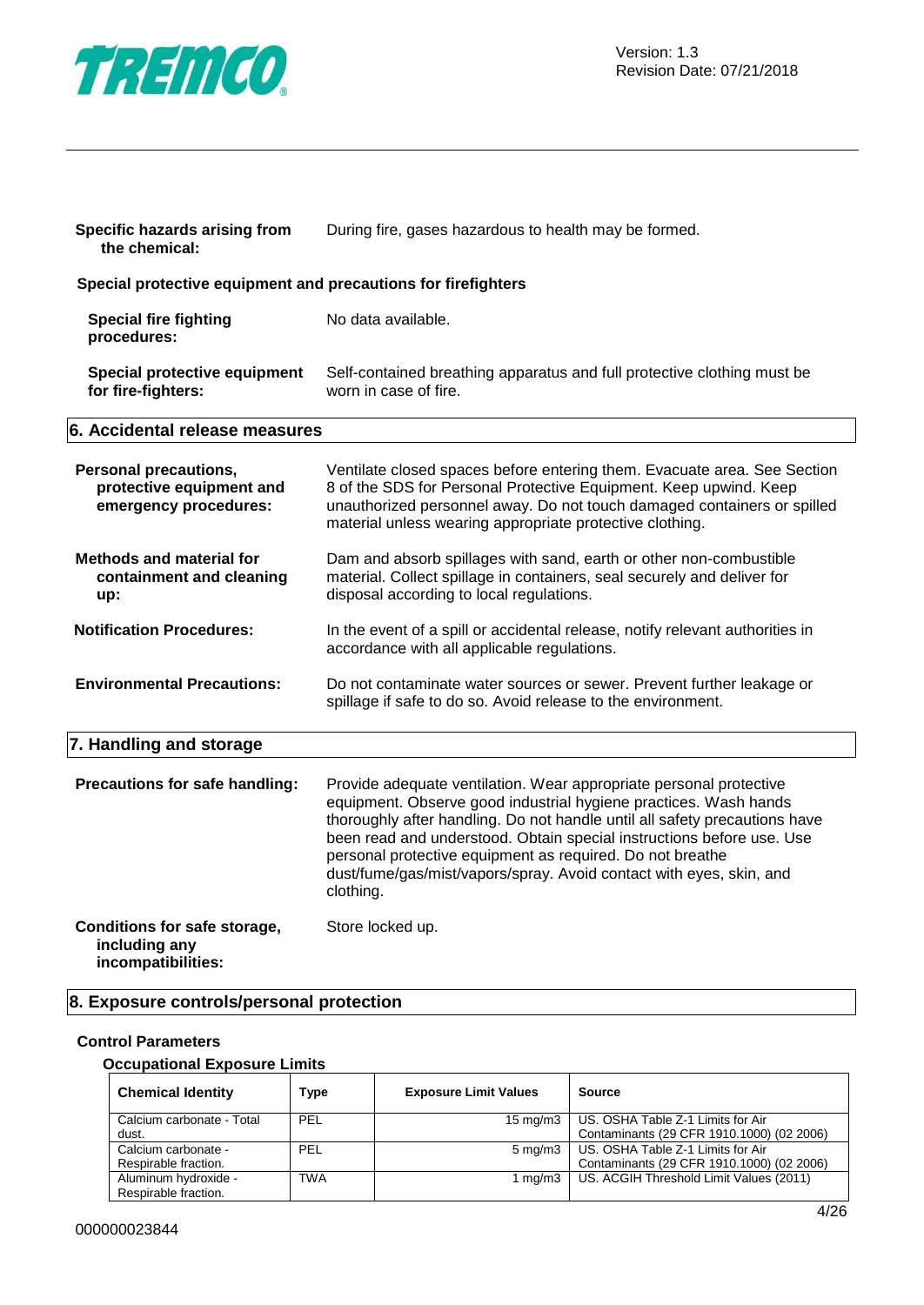

|                                                    | <b>TWA</b>   | $5 \text{ mg/m}$               | US. OSHA Table Z-3 (29 CFR 1910.1000) (03                                            |
|----------------------------------------------------|--------------|--------------------------------|--------------------------------------------------------------------------------------|
| Aluminum hydroxide - Total<br>dust.                | <b>TWA</b>   | $15 \text{ mg/m}$              | 2016)<br>US. OSHA Table Z-3 (29 CFR 1910.1000) (03<br>2016)                          |
|                                                    | <b>TWA</b>   | 50 millions of                 | US. OSHA Table Z-3 (29 CFR 1910.1000) (03                                            |
|                                                    |              | particles per<br>cubic foot of | 2016)                                                                                |
| Aluminum hydroxide -                               | <b>TWA</b>   | air<br>15 millions of          | US. OSHA Table Z-3 (29 CFR 1910.1000) (03                                            |
| Respirable fraction.                               |              | particles per                  | 2016)                                                                                |
|                                                    |              | cubic foot of<br>air           |                                                                                      |
| Calcium Carbonate<br>(Limestone) - Total dust.     | PEL          | 15 mg/m3                       | US. OSHA Table Z-1 Limits for Air<br>Contaminants (29 CFR 1910.1000) (02 2006)       |
| Calcium Carbonate                                  | PEL          | $5 \overline{\mathrm{mg}}$ m3  | US. OSHA Table Z-1 Limits for Air                                                    |
| (Limestone) - Respirable<br>fraction.              |              |                                | Contaminants (29 CFR 1910.1000) (02 2006)                                            |
| Titanium dioxide                                   | <b>TWA</b>   | 10 mg/m3                       | US. ACGIH Threshold Limit Values (2011)                                              |
| Titanium dioxide - Total dust.                     | PEL          | 15 mg/m3                       | US. OSHA Table Z-1 Limits for Air<br>Contaminants (29 CFR 1910.1000) (02 2006)       |
| Titanium dioxide - Respirable                      | <b>TWA</b>   | 15 millions of                 | US. OSHA Table Z-3 (29 CFR 1910.1000) (03                                            |
| fraction.                                          |              | particles per<br>cubic foot of | 2016)                                                                                |
|                                                    |              | air                            |                                                                                      |
| Titanium dioxide - Total dust.                     | <b>TWA</b>   | 15 mg/m3                       | US. OSHA Table Z-3 (29 CFR 1910.1000) (03<br>2016)                                   |
| Titanium dioxide - Respirable<br>fraction.         | <b>TWA</b>   | $5 \text{ mg/m}$               | US. OSHA Table Z-3 (29 CFR 1910.1000) (03<br>2016)                                   |
| Titanium dioxide - Total dust.                     | <b>TWA</b>   | 50 millions of                 | US. OSHA Table Z-3 (29 CFR 1910.1000) (03<br>2016)                                   |
|                                                    |              | particles per<br>cubic foot of |                                                                                      |
| Polyvinyl chloride -                               | <b>TWA</b>   | air<br>1 $mg/m3$               | US. ACGIH Threshold Limit Values (2011)                                              |
| Respirable fraction.                               |              |                                |                                                                                      |
| Polyvinyl chloride - as vinyl<br>chloride monomer  | <b>TWA</b>   | 1 ppm                          | US. OSHA Specifically Regulated Substances<br>(29 CFR 1910.1001-1053) (02 2006)      |
|                                                    | <b>STEL</b>  | 5 ppm                          | US. OSHA Specifically Regulated Substances<br>(29 CFR 1910.1001-1053) (02 2006)      |
|                                                    | OSHA_AC<br>т | $0.5$ ppm                      | US. OSHA Specifically Regulated Substances<br>(29 CFR 1910.1001-1053) (02 2006)      |
| Polyvinyl chloride -                               | PEL          | $\overline{5}$ mg/m3           | US. OSHA Table Z-1 Limits for Air                                                    |
| Respirable fraction.<br>Polyvinyl chloride - Total | PEL          | $15 \text{ mg/m}$              | Contaminants (29 CFR 1910.1000) (02 2006)<br>US. OSHA Table Z-1 Limits for Air       |
| dust.                                              |              |                                | Contaminants (29 CFR 1910.1000) (02 2006)                                            |
|                                                    | <b>TWA</b>   | 50 millions of                 | US. OSHA Table Z-3 (29 CFR 1910.1000)                                                |
|                                                    |              | particles per<br>cubic foot of | (2000)                                                                               |
|                                                    |              | air                            |                                                                                      |
| Polyvinyl chloride -                               | <b>TWA</b>   | 15 millions of                 | US. OSHA Table Z-3 (29 CFR 1910.1000)                                                |
| Respirable fraction.                               |              | particles per<br>cubic foot of | (2000)                                                                               |
|                                                    |              | air                            |                                                                                      |
| Polyvinyl chloride - Total<br>dust.                | <b>TWA</b>   | $15 \text{ mg/m}$              | US. OSHA Table Z-3 (29 CFR 1910.1000)<br>(2000)                                      |
| Polyvinyl chloride -<br>Respirable fraction.       | <b>TWA</b>   | $5$ mg/m $3$                   | US. OSHA Table Z-3 (29 CFR 1910.1000)<br>(2000)                                      |
| Isophorone Diisocyanate                            | <b>TWA</b>   | $0.005$ ppm                    | US. ACGIH Threshold Limit Values (2011)                                              |
| Zinc oxide - Respirable                            | <b>TWA</b>   | $2$ mg/m $3$                   | US. ACGIH Threshold Limit Values (2011)                                              |
| fraction.                                          | <b>STEL</b>  | $10$ mg/m $3$                  | US. ACGIH Threshold Limit Values (2011)                                              |
| Zinc oxide - Fume.                                 | <b>PEL</b>   | $\frac{1}{5}$ mg/m3            | US. OSHA Table Z-1 Limits for Air<br>Contaminants (29 CFR 1910.1000) (02 2006)       |
| Zinc oxide - Total dust.                           | PEL          | $15 \text{ mg/m}$              | US. OSHA Table Z-1 Limits for Air<br>Contaminants (29 CFR 1910.1000) (02 2006)       |
| Zinc oxide - Respirable                            | PEL          | $5 \overline{\mathrm{mg}}$ m3  | US. OSHA Table Z-1 Limits for Air                                                    |
| fraction.<br>Calcium oxide                         | <b>TWA</b>   |                                | Contaminants (29 CFR 1910.1000) (02 2006)<br>US. ACGIH Threshold Limit Values (2011) |
|                                                    |              | $2$ mg/m $3$                   |                                                                                      |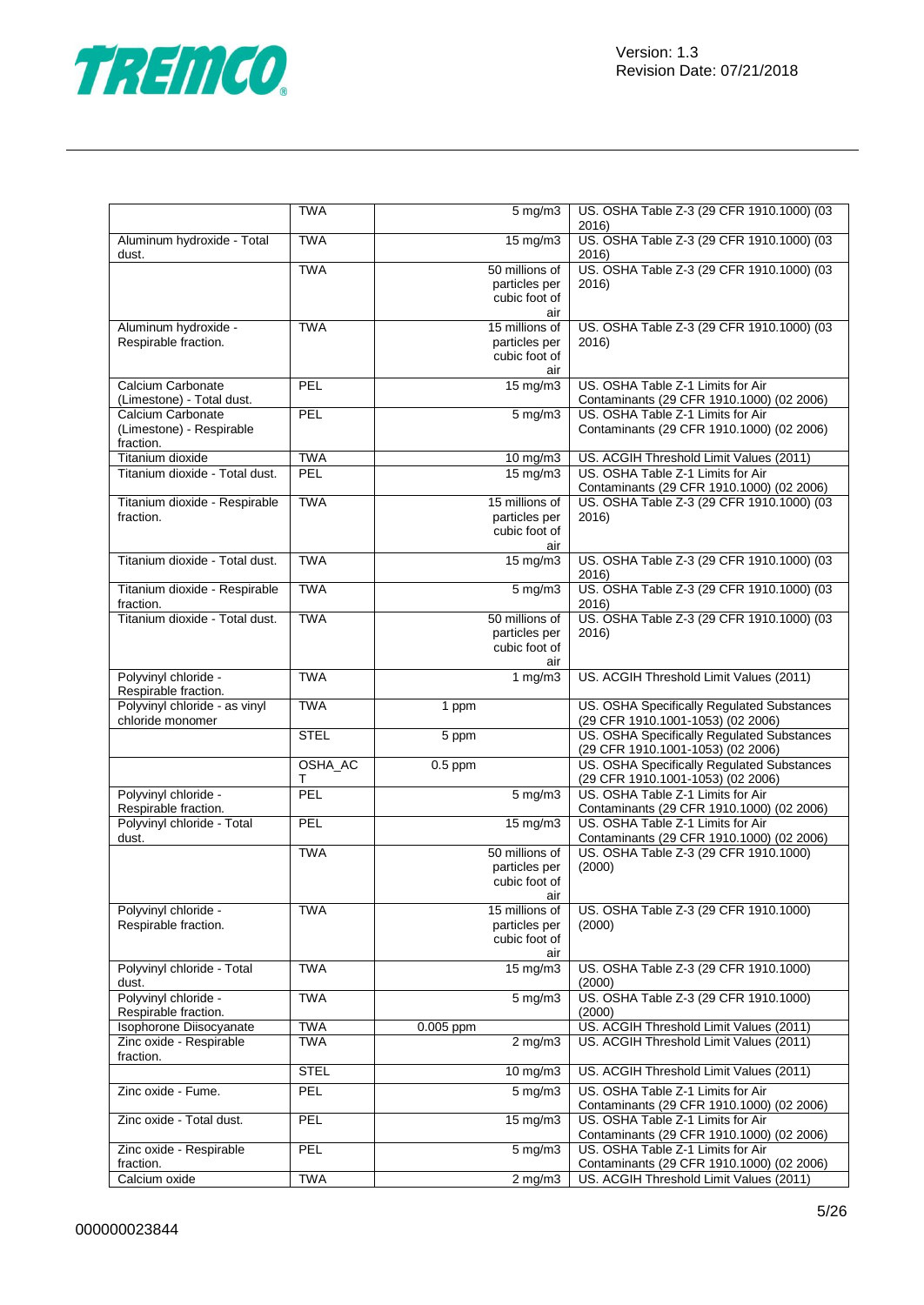



|                              | PEL        | $5 \text{ mg/m}$ 3 | US. OSHA Table Z-1 Limits for Air          |
|------------------------------|------------|--------------------|--------------------------------------------|
|                              |            |                    | Contaminants (29 CFR 1910.1000) (02 2006)  |
| Stearic acid - Respirable    | <b>TWA</b> | $3$ mg/m $3$       | US. ACGIH Threshold Limit Values (03 2017) |
| fraction.                    |            |                    |                                            |
| Stearic acid - Inhalable     | <b>TWA</b> | $10$ mg/m $3$      | US. ACGIH Threshold Limit Values (03 2017) |
| fraction.                    |            |                    |                                            |
| Aluminum oxide - Respirable  | <b>TWA</b> | 1 $mg/m3$          | US. ACGIH Threshold Limit Values (2011)    |
| fraction.                    |            |                    |                                            |
|                              | PEL        | $5 \text{ mg/m}$   | US. OSHA Table Z-1 Limits for Air          |
|                              |            |                    | Contaminants (29 CFR 1910.1000) (02 2006)  |
| Aluminum oxide - Total dust. | <b>PEL</b> | $15 \text{ mg/m}$  | US. OSHA Table Z-1 Limits for Air          |
|                              |            |                    | Contaminants (29 CFR 1910.1000) (02 2006)  |
|                              | <b>TWA</b> | 50 millions of     | US. OSHA Table Z-3 (29 CFR 1910.1000) (03  |
|                              |            | particles per      | 2016)                                      |
|                              |            | cubic foot of      |                                            |
|                              |            | air                |                                            |
| Aluminum oxide - Respirable  | <b>TWA</b> | 15 millions of     | US. OSHA Table Z-3 (29 CFR 1910.1000) (03  |
| fraction.                    |            | particles per      | 2016)                                      |
|                              |            | cubic foot of      |                                            |
|                              |            | air                |                                            |
|                              | <b>TWA</b> | $5 \text{ mg/m}$ 3 | US. OSHA Table Z-3 (29 CFR 1910.1000) (03  |
|                              |            |                    | 2016)                                      |
| Aluminum oxide - Total dust. | <b>TWA</b> | $15 \text{ mg/m}$  | US. OSHA Table Z-3 (29 CFR 1910.1000) (03  |
|                              |            |                    | 2016)                                      |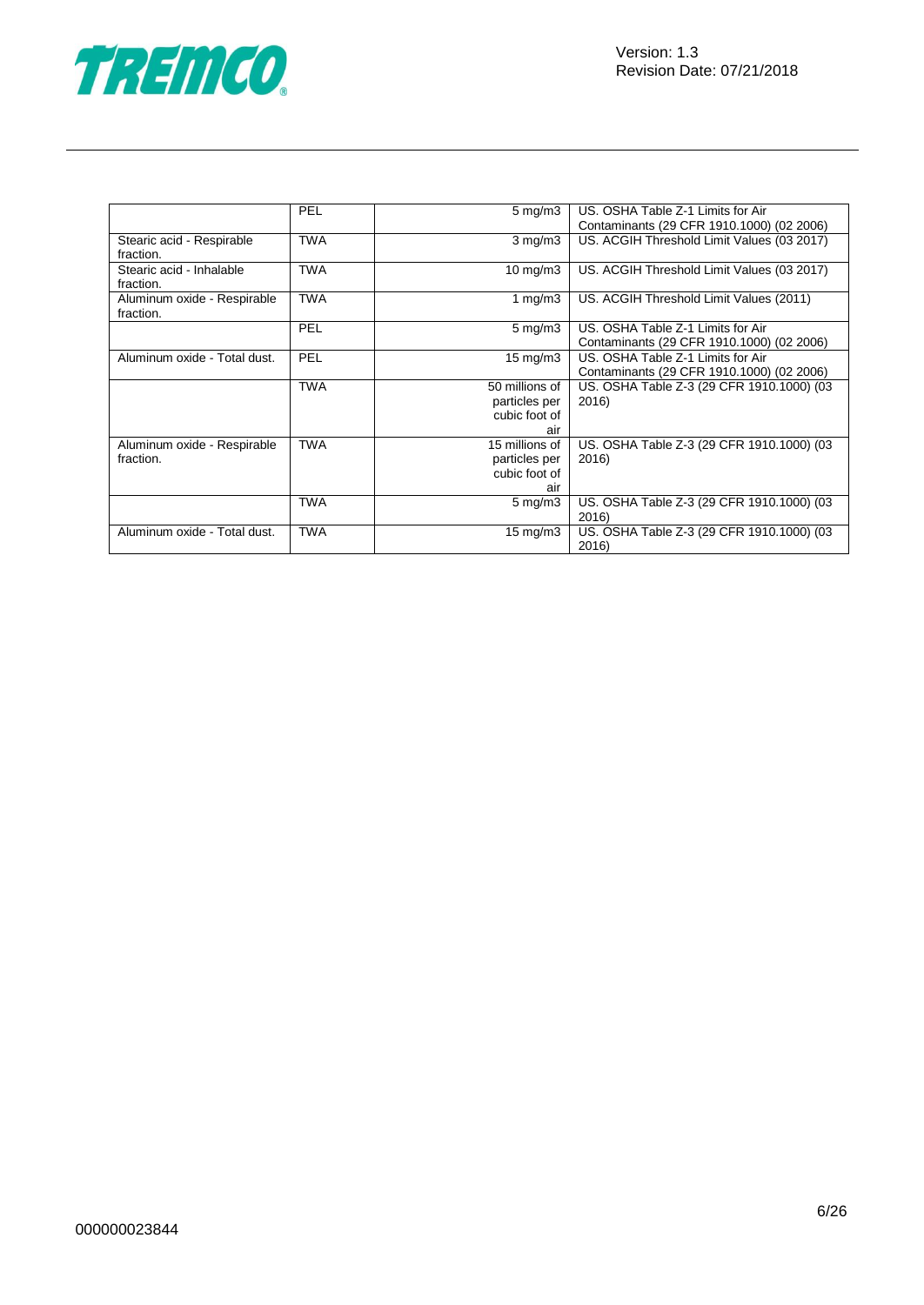

| <b>Chemical name</b>                           | <b>Type</b> | <b>Exposure Limit Values</b> | <b>Source</b>                                                                                                                                                          |
|------------------------------------------------|-------------|------------------------------|------------------------------------------------------------------------------------------------------------------------------------------------------------------------|
| Calcium carbonate - Total<br>dust.             | <b>STEL</b> | 20 mg/m3                     | Canada. British Columbia OELs. (Occupational<br>Exposure Limits for Chemical Substances,<br>Occupational Health and Safety Regulation<br>296/97, as amended) (07 2007) |
| Calcium carbonate -<br>Respirable fraction.    | <b>TWA</b>  | $3$ mg/m $3$                 | Canada. British Columbia OELs. (Occupational<br>Exposure Limits for Chemical Substances,<br>Occupational Health and Safety Regulation<br>296/97, as amended) (07 2007) |
| Calcium carbonate - Total<br>dust.             | <b>TWA</b>  | $10 \text{ mg/m}$            | Canada. British Columbia OELs. (Occupational<br>Exposure Limits for Chemical Substances,<br>Occupational Health and Safety Regulation<br>296/97, as amended) (07 2007) |
| Calcium carbonate - Total<br>dust.             | <b>TWA</b>  | 10 mg/m3                     | Canada. Quebec OELs. (Ministry of Labor -<br>Regulation Respecting the Quality of the Work<br>Environment) (09 2017)                                                   |
| Aluminum hydroxide -<br>Respirable.            | <b>TWA</b>  | 1 $mg/m3$                    | Canada. British Columbia OELs. (Occupational<br>Exposure Limits for Chemical Substances,<br>Occupational Health and Safety Regulation<br>296/97, as amended) (07 2007) |
| Aluminum hydroxide -<br>Respirable fraction.   | <b>TWA</b>  | $3$ mg/m $3$                 | Canada. British Columbia OELs. (Occupational<br>Exposure Limits for Chemical Substances,<br>Occupational Health and Safety Regulation<br>296/97, as amended) (05 2013) |
| Aluminum hydroxide - Total<br>dust.            | <b>TWA</b>  | 10 mg/m3                     | Canada. British Columbia OELs. (Occupational<br>Exposure Limits for Chemical Substances,<br>Occupational Health and Safety Regulation<br>296/97, as amended) (05 2013) |
| Aluminum hydroxide -<br>Respirable fraction.   | <b>TWA</b>  | 1 $mg/m3$                    | Canada. Ontario OELs. (Control of Exposure to<br>Biological or Chemical Agents) (11 2010)                                                                              |
| Aluminum hydroxide -<br>Inhalable fraction.    | <b>TWA</b>  | 10 mg/m3                     | Canada. Ontario OELs. (Control of Exposure to<br>Biological or Chemical Agents) (06 2015)                                                                              |
| Aluminum hydroxide -<br>Respirable fraction.   | <b>TWA</b>  | $3$ mg/m $3$                 | Canada. Ontario OELs. (Control of Exposure to<br>Biological or Chemical Agents) (06 2015)                                                                              |
| Aluminum hydroxide - Total<br>dust.            | <b>TWA</b>  | 10 mg/m3                     | Canada. Quebec OELs. (Ministry of Labor -<br>Regulation Respecting the Quality of the Work<br>Environment) (09 2017)                                                   |
| Calcium Carbonate<br>(Limestone) - Total dust. | <b>STEL</b> | $20 \text{ mg/m}$ 3          | Canada. British Columbia OELs. (Occupational<br>Exposure Limits for Chemical Substances,<br>Occupational Health and Safety Regulation<br>296/97, as amended) (07 2007) |
|                                                | <b>TWA</b>  | 10 mg/m3                     | Canada. British Columbia OELs. (Occupational<br>Exposure Limits for Chemical Substances,<br>Occupational Health and Safety Regulation<br>296/97, as amended) (07 2007) |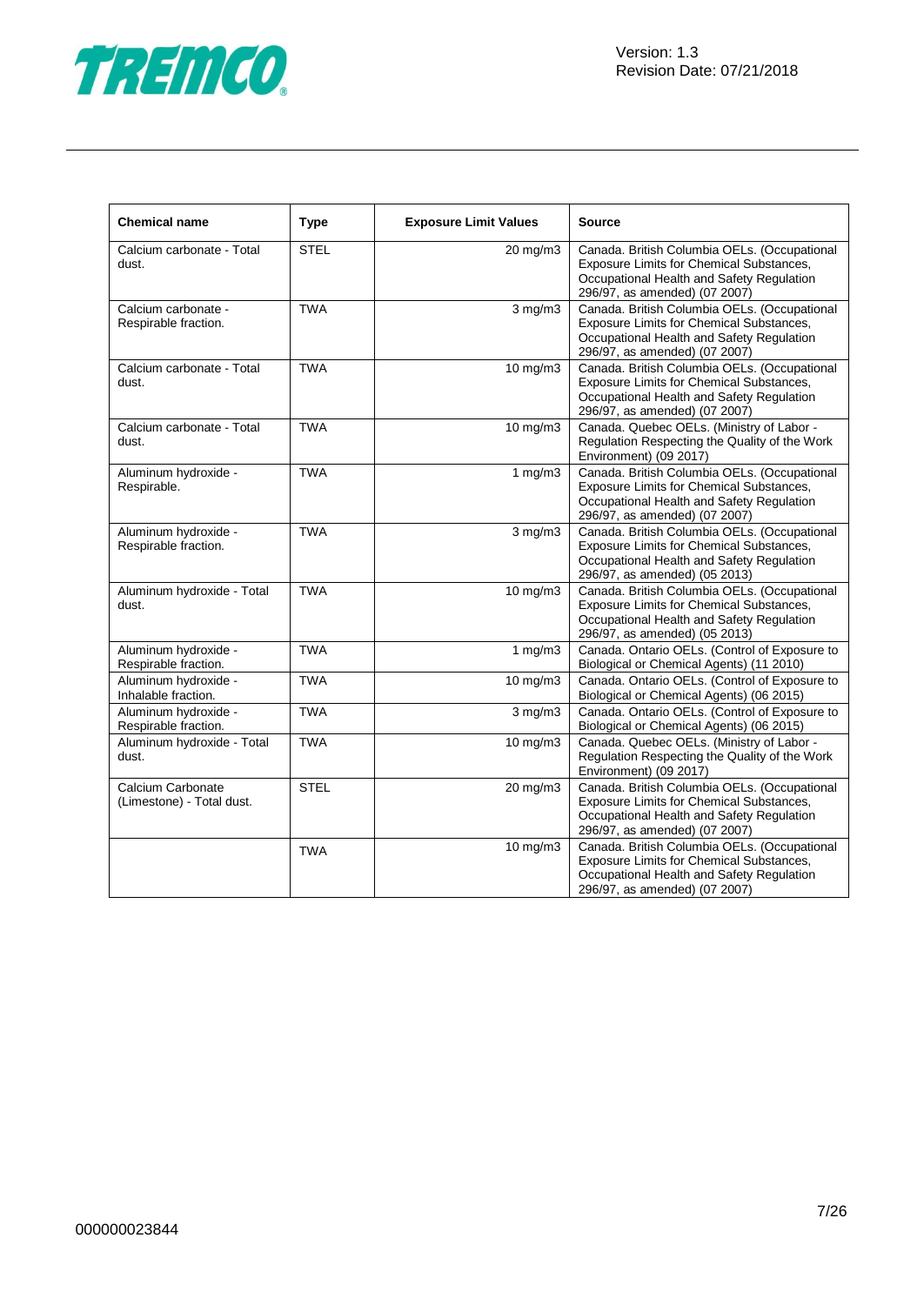

| Calcium Carbonate<br>(Limestone) - Respirable<br>fraction. | <b>TWA</b>     | $3$ mg/m $3$              | Canada. British Columbia OELs. (Occupational<br>Exposure Limits for Chemical Substances,<br>Occupational Health and Safety Regulation<br>296/97, as amended) (07 2007) |
|------------------------------------------------------------|----------------|---------------------------|------------------------------------------------------------------------------------------------------------------------------------------------------------------------|
| Calcium Carbonate<br>(Limestone) - Total dust.             | <b>TWA</b>     | 10 mg/m3                  | Canada. Quebec OELs. (Ministry of Labor -<br>Regulation Respecting the Quality of the Work<br>Environment) (09 2017)                                                   |
| Titanium dioxide - Total dust.                             | <b>TWA</b>     | $10 \text{ mg/m}$         | Canada. British Columbia OELs. (Occupational<br>Exposure Limits for Chemical Substances,<br>Occupational Health and Safety Regulation<br>296/97, as amended) (07 2007) |
| Titanium dioxide - Respirable<br>fraction.                 | <b>TWA</b>     | $3$ mg/m $3$              | Canada. British Columbia OELs. (Occupational<br>Exposure Limits for Chemical Substances,<br>Occupational Health and Safety Regulation<br>296/97, as amended) (07 2007) |
| Titanium dioxide                                           | <b>TWA</b>     | 10 mg/m3                  | Canada. Ontario OELs. (Control of Exposure to<br>Biological or Chemical Agents) (11 2010)                                                                              |
| Titanium dioxide - Total dust.                             | <b>TWA</b>     | $10$ mg/m $3$             | Canada. Quebec OELs. (Ministry of Labor -<br>Regulation Respecting the Quality of the Work<br>Environment) (09 2017)                                                   |
| Polyvinyl chloride -<br>Respirable.                        | <b>TWA</b>     | 1 $mg/m3$                 | Canada. British Columbia OELs. (Occupational<br>Exposure Limits for Chemical Substances,<br>Occupational Health and Safety Regulation<br>296/97, as amended) (07 2007) |
| Polyvinyl chloride -<br>Respirable fraction.               | <b>TWA</b>     | 1 $mg/m3$                 | Canada. Ontario OELs. (Control of Exposure to<br>Biological or Chemical Agents) (11 2010)                                                                              |
| Polyvinyl chloride - Total<br>dust.                        | <b>TWA</b>     | 10 mg/m3                  | Canada. Quebec OELs. (Ministry of Labor -<br>Regulation Respecting the Quality of the Work<br>Environment) (09 2017)                                                   |
| Isophorone Diisocyanate                                    | <b>TWA</b>     | $0.005$ ppm               | Canada. British Columbia OELs. (Occupational<br>Exposure Limits for Chemical Substances,<br>Occupational Health and Safety Regulation<br>296/97, as amended) (07 2007) |
|                                                            | <b>CEILING</b> | 0.01 ppm                  | Canada. British Columbia OELs. (Occupational<br>Exposure Limits for Chemical Substances,<br>Occupational Health and Safety Regulation<br>296/97, as amended) (07 2007) |
| Isophorone Diisocyanate                                    | <b>TWA</b>     | 0.005 ppm                 | Canada. Ontario OELs. (Control of Exposure to<br>Biological or Chemical Agents) (06 2015)                                                                              |
|                                                            | <b>CEV</b>     | 0.02 ppm                  | Canada. Ontario OELs. (Control of Exposure to<br>Biological or Chemical Agents) (06 2015)                                                                              |
| Isophorone Diisocyanate                                    | TWA            | $0.005$ ppm $0.045$ mg/m3 | Canada. Quebec OELs. (Ministry of Labor -<br>Regulation Respecting the Quality of the Work<br>Environment) (09 2017)                                                   |
| Zinc oxide - Respirable.                                   | <b>TWA</b>     | $2$ mg/m $3$              | Canada. British Columbia OELs. (Occupational<br>Exposure Limits for Chemical Substances,<br>Occupational Health and Safety Regulation<br>296/97, as amended) (07 2007) |
|                                                            | STEL           | $10$ mg/m $3$             | Canada. British Columbia OELs. (Occupational<br>Exposure Limits for Chemical Substances,<br>Occupational Health and Safety Regulation<br>296/97, as amended) (07 2007) |
| Zinc oxide - Respirable<br>fraction.                       | <b>TWA</b>     | $2$ mg/m $3$              | Canada. Ontario OELs. (Control of Exposure to<br>Biological or Chemical Agents) (11 2010)                                                                              |
|                                                            | <b>STEL</b>    | 10 mg/m3                  | Canada. Ontario OELs. (Control of Exposure to<br>Biological or Chemical Agents) (11 2010)                                                                              |
| Zinc oxide - Fume.                                         | <b>TWA</b>     | $5 \text{ mg/m}$          | Canada. Quebec OELs. (Ministry of Labor -<br>Regulation Respecting the Quality of the Work<br>Environment) (09 2017)                                                   |
|                                                            | <b>STEL</b>    | 10 mg/m3                  | Canada. Quebec OELs. (Ministry of Labor -<br>Regulation Respecting the Quality of the Work<br>Environment) (09 2017)                                                   |
| Zinc oxide - Total dust.                                   | <b>TWA</b>     | $10$ mg/m $3$             | Canada. Quebec OELs. (Ministry of Labor -<br>Regulation Respecting the Quality of the Work<br>Environment) (09 2017)                                                   |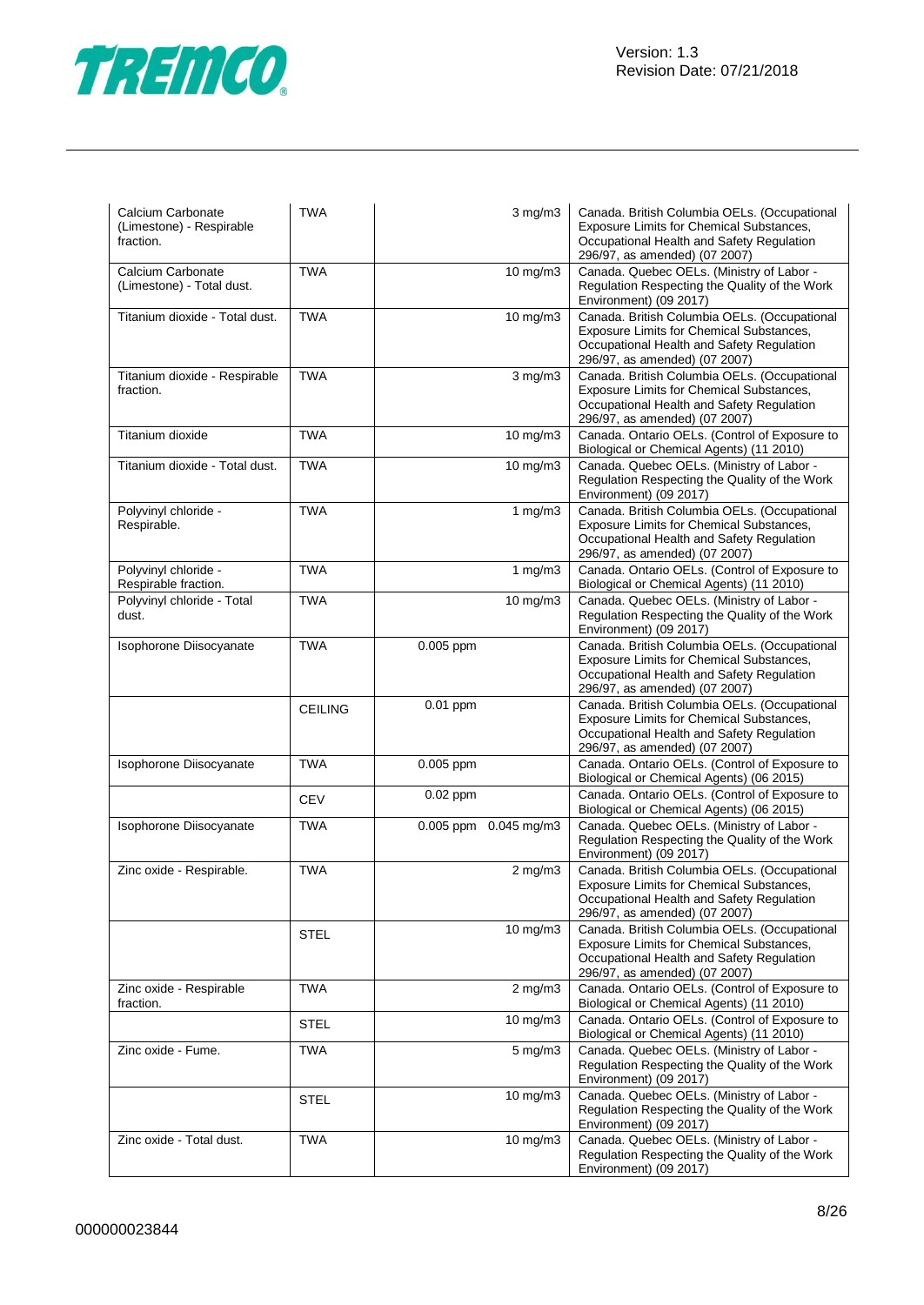

| <b>Chemical name</b>                           | <b>Type</b> | <b>Exposure Limit Values</b> | <b>Source</b>                                                                                                                                                          |
|------------------------------------------------|-------------|------------------------------|------------------------------------------------------------------------------------------------------------------------------------------------------------------------|
| Calcium carbonate - Total<br>dust.             | <b>STEL</b> | 20 mg/m3                     | Canada. British Columbia OELs. (Occupational<br>Exposure Limits for Chemical Substances,<br>Occupational Health and Safety Regulation<br>296/97, as amended) (07 2007) |
| Calcium carbonate -<br>Respirable fraction.    | <b>TWA</b>  | $3$ mg/m $3$                 | Canada. British Columbia OELs. (Occupational<br>Exposure Limits for Chemical Substances,<br>Occupational Health and Safety Regulation<br>296/97, as amended) (07 2007) |
| Calcium carbonate - Total<br>dust.             | <b>TWA</b>  | $\frac{1}{10}$ mg/m3         | Canada. British Columbia OELs. (Occupational<br>Exposure Limits for Chemical Substances,<br>Occupational Health and Safety Regulation<br>296/97, as amended) (07 2007) |
| Calcium carbonate - Total<br>dust.             | <b>TWA</b>  | 10 mg/m3                     | Canada. Quebec OELs. (Ministry of Labor -<br>Regulation Respecting the Quality of the Work<br>Environment) (09 2017)                                                   |
| Aluminum hydroxide -<br>Respirable.            | <b>TWA</b>  | 1 $mg/m3$                    | Canada. British Columbia OELs. (Occupational<br>Exposure Limits for Chemical Substances,<br>Occupational Health and Safety Regulation<br>296/97, as amended) (07 2007) |
| Aluminum hydroxide -<br>Respirable fraction.   | <b>TWA</b>  | $3$ mg/m $3$                 | Canada. British Columbia OELs. (Occupational<br>Exposure Limits for Chemical Substances,<br>Occupational Health and Safety Regulation<br>296/97, as amended) (05 2013) |
| Aluminum hydroxide - Total<br>dust.            | <b>TWA</b>  | $\frac{1}{10}$ mg/m3         | Canada. British Columbia OELs. (Occupational<br>Exposure Limits for Chemical Substances,<br>Occupational Health and Safety Regulation<br>296/97, as amended) (05 2013) |
| Aluminum hydroxide -<br>Respirable fraction.   | <b>TWA</b>  | 1 $mg/m3$                    | Canada. Ontario OELs. (Control of Exposure to<br>Biological or Chemical Agents) (11 2010)                                                                              |
| Aluminum hydroxide -<br>Inhalable fraction.    | <b>TWA</b>  | $\frac{1}{10}$ mg/m3         | Canada. Ontario OELs. (Control of Exposure to<br>Biological or Chemical Agents) (06 2015)                                                                              |
| Aluminum hydroxide -<br>Respirable fraction.   | <b>TWA</b>  | $3$ mg/m $3$                 | Canada. Ontario OELs. (Control of Exposure to<br>Biological or Chemical Agents) (06 2015)                                                                              |
| Aluminum hydroxide - Total<br>dust.            | <b>TWA</b>  | 10 mg/m3                     | Canada. Quebec OELs. (Ministry of Labor -<br>Regulation Respecting the Quality of the Work<br>Environment) (09 2017)                                                   |
| Calcium Carbonate<br>(Limestone) - Total dust. | <b>STEL</b> | 20 mg/m3                     | Canada. British Columbia OELs. (Occupational<br>Exposure Limits for Chemical Substances,<br>Occupational Health and Safety Regulation<br>296/97, as amended) (07 2007) |
|                                                | <b>TWA</b>  | 10 mg/m3                     | Canada. British Columbia OELs. (Occupational<br>Exposure Limits for Chemical Substances,<br>Occupational Health and Safety Regulation<br>296/97, as amended) (07 2007) |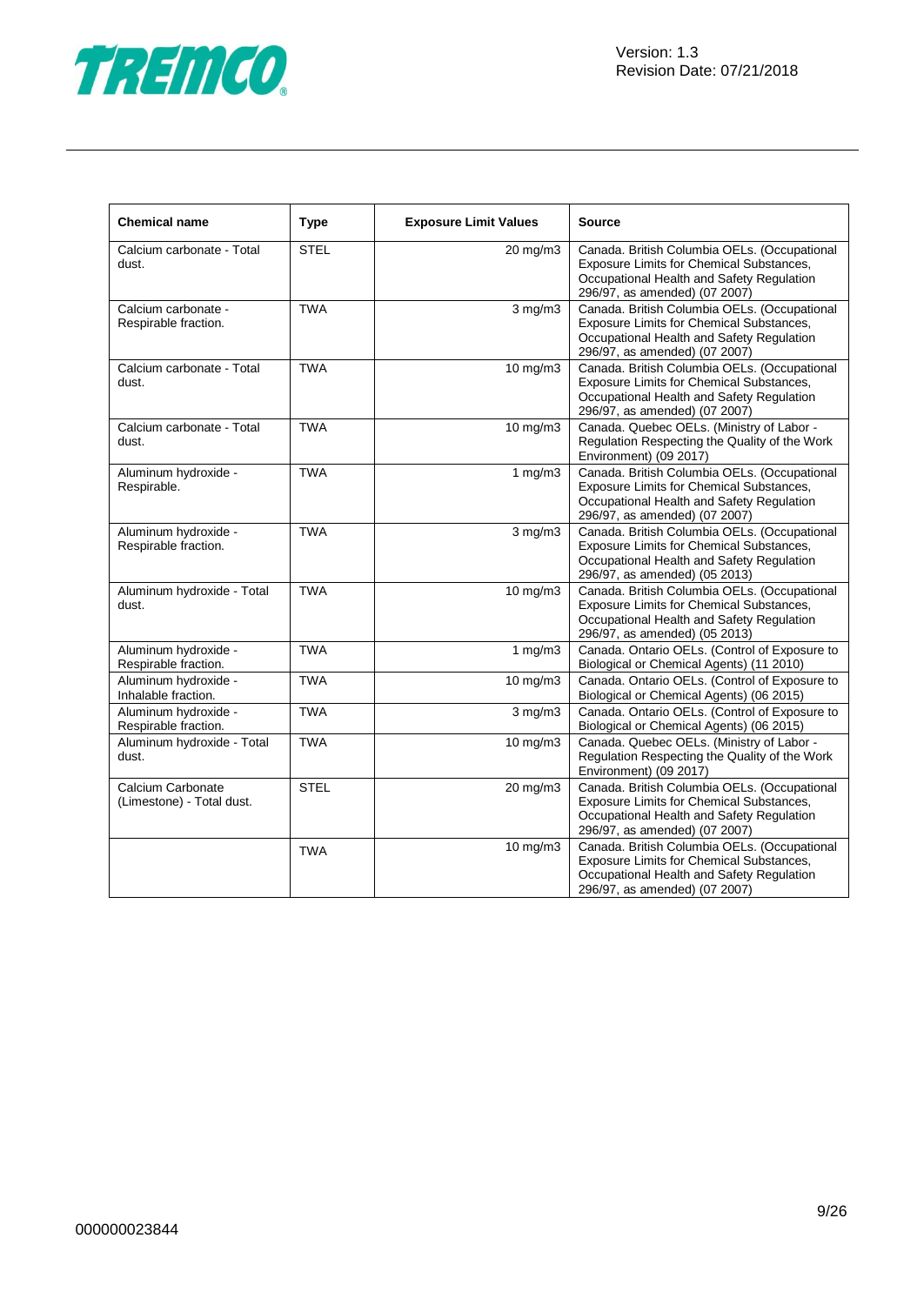

| Calcium Carbonate<br>(Limestone) - Respirable<br>fraction. | <b>TWA</b>     | $3$ mg/m $3$           | Canada. British Columbia OELs. (Occupational<br>Exposure Limits for Chemical Substances,<br>Occupational Health and Safety Regulation<br>296/97, as amended) (07 2007) |
|------------------------------------------------------------|----------------|------------------------|------------------------------------------------------------------------------------------------------------------------------------------------------------------------|
| Calcium Carbonate<br>(Limestone) - Total dust.             | <b>TWA</b>     | 10 mg/m3               | Canada. Quebec OELs. (Ministry of Labor -<br>Regulation Respecting the Quality of the Work<br>Environment) (09 2017)                                                   |
| Titanium dioxide - Total dust.                             | <b>TWA</b>     | $10$ mg/m $3$          | Canada. British Columbia OELs. (Occupational<br>Exposure Limits for Chemical Substances,<br>Occupational Health and Safety Regulation<br>296/97, as amended) (07 2007) |
| Titanium dioxide - Respirable<br>fraction.                 | <b>TWA</b>     | $3$ mg/m $3$           | Canada. British Columbia OELs. (Occupational<br>Exposure Limits for Chemical Substances,<br>Occupational Health and Safety Regulation<br>296/97, as amended) (07 2007) |
| Titanium dioxide                                           | <b>TWA</b>     | 10 mg/m3               | Canada. Ontario OELs. (Control of Exposure to<br>Biological or Chemical Agents) (11 2010)                                                                              |
| Titanium dioxide - Total dust.                             | <b>TWA</b>     | $10 \text{ mg/m}$      | Canada. Quebec OELs. (Ministry of Labor -<br>Regulation Respecting the Quality of the Work<br>Environment) (09 2017)                                                   |
| Polyvinyl chloride -<br>Respirable.                        | <b>TWA</b>     | 1 $mg/m3$              | Canada. British Columbia OELs. (Occupational<br>Exposure Limits for Chemical Substances,<br>Occupational Health and Safety Regulation<br>296/97, as amended) (07 2007) |
| Polyvinyl chloride -<br>Respirable fraction.               | <b>TWA</b>     | 1 $mg/m3$              | Canada. Ontario OELs. (Control of Exposure to<br>Biological or Chemical Agents) (11 2010)                                                                              |
| Polyvinyl chloride - Total<br>dust.                        | <b>TWA</b>     | 10 mg/m3               | Canada. Quebec OELs. (Ministry of Labor -<br>Regulation Respecting the Quality of the Work<br>Environment) (09 2017)                                                   |
| Isophorone Diisocyanate                                    | <b>TWA</b>     | $\overline{0.005}$ ppm | Canada. British Columbia OELs. (Occupational<br>Exposure Limits for Chemical Substances,<br>Occupational Health and Safety Regulation<br>296/97, as amended) (07 2007) |
|                                                            | <b>CEILING</b> | 0.01 ppm               | Canada. British Columbia OELs. (Occupational<br>Exposure Limits for Chemical Substances,<br>Occupational Health and Safety Regulation<br>296/97, as amended) (07 2007) |
| Isophorone Diisocyanate                                    | <b>TWA</b>     | 0.005 ppm              | Canada. Ontario OELs. (Control of Exposure to<br>Biological or Chemical Agents) (06 2015)                                                                              |
|                                                            | <b>CEV</b>     | 0.02 ppm               | Canada. Ontario OELs. (Control of Exposure to<br>Biological or Chemical Agents) (06 2015)                                                                              |
| Isophorone Diisocyanate                                    | <b>TWA</b>     | 0.005 ppm 0.045 mg/m3  | Canada. Quebec OELs. (Ministry of Labor -<br>Regulation Respecting the Quality of the Work<br>Environment) (09 2017)                                                   |
| Zinc oxide - Respirable.                                   | <b>TWA</b>     | $2$ mg/m $3$           | Canada. British Columbia OELs. (Occupational<br>Exposure Limits for Chemical Substances,<br>Occupational Health and Safety Regulation<br>296/97, as amended) (07 2007) |
|                                                            | <b>STEL</b>    | $10 \text{ mg/m}$      | Canada. British Columbia OELs. (Occupational<br>Exposure Limits for Chemical Substances,<br>Occupational Health and Safety Regulation<br>296/97, as amended) (07 2007) |
| Zinc oxide - Respirable<br>fraction.                       | <b>TWA</b>     | $2$ mg/m $3$           | Canada. Ontario OELs. (Control of Exposure to<br>Biological or Chemical Agents) (11 2010)                                                                              |
|                                                            | <b>STEL</b>    | 10 mg/m3               | Canada. Ontario OELs. (Control of Exposure to<br>Biological or Chemical Agents) (11 2010)                                                                              |
| Zinc oxide - Fume.                                         | <b>TWA</b>     | $5 \text{ mg/m}$       | Canada. Quebec OELs. (Ministry of Labor -<br>Regulation Respecting the Quality of the Work<br>Environment) (09 2017)                                                   |
|                                                            | <b>STEL</b>    | 10 mg/m3               | Canada. Quebec OELs. (Ministry of Labor -<br>Regulation Respecting the Quality of the Work<br>Environment) (09 2017)                                                   |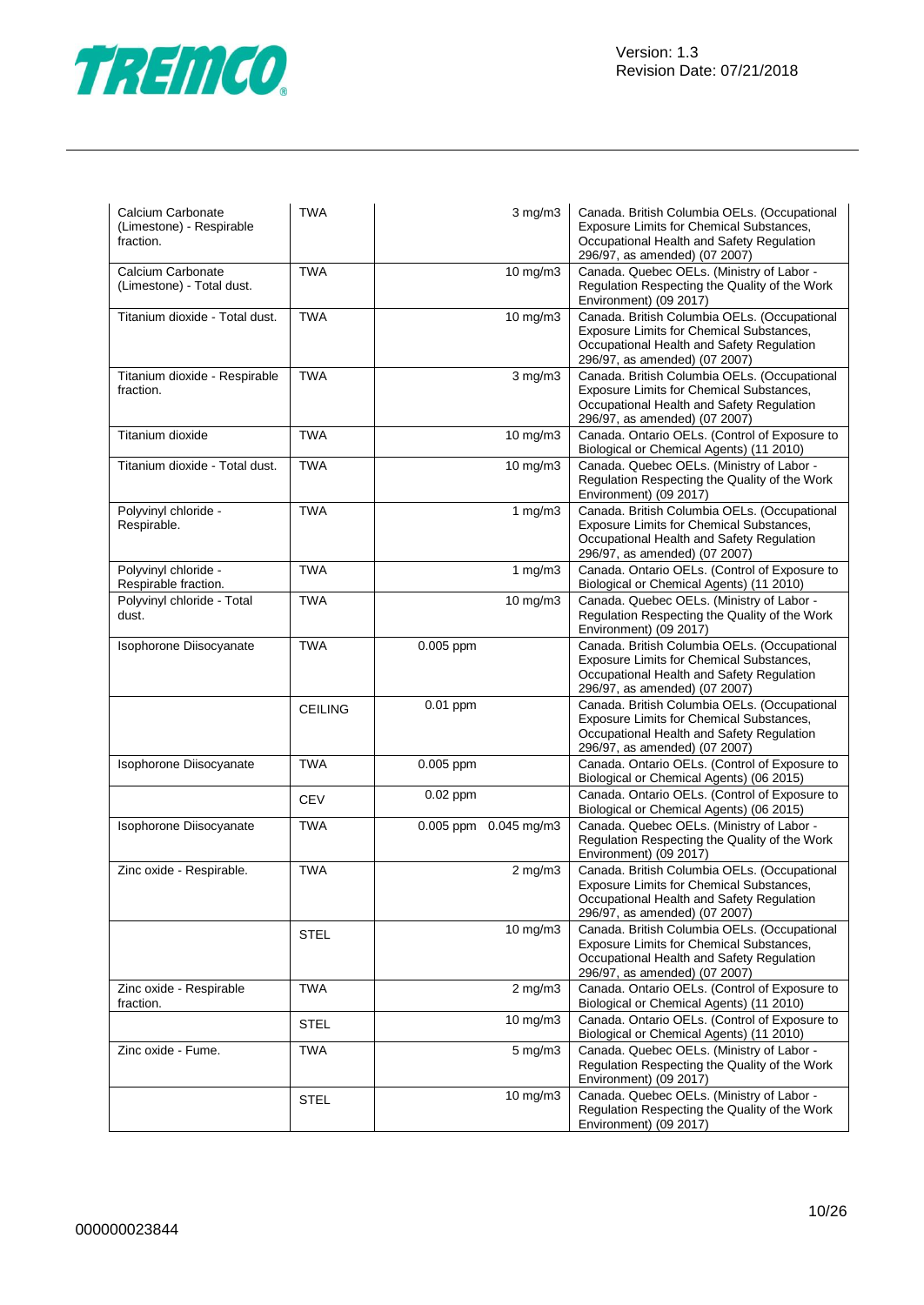

| Zinc oxide - Total dust.                                             | <b>TWA</b>  | 10 mg/m3             | Canada. Quebec OELs. (Ministry of Labor -<br>Regulation Respecting the Quality of the Work<br>Environment) (09 2017)                                                   |
|----------------------------------------------------------------------|-------------|----------------------|------------------------------------------------------------------------------------------------------------------------------------------------------------------------|
| Calcium oxide                                                        | <b>TWA</b>  | $2$ mg/m $3$         | Canada. British Columbia OELs. (Occupational<br>Exposure Limits for Chemical Substances,<br>Occupational Health and Safety Regulation<br>296/97, as amended) (07 2007) |
| Calcium oxide                                                        | <b>TWA</b>  | $2$ mg/m $3$         | Canada. Ontario OELs. (Control of Exposure to<br>Biological or Chemical Agents) (11 2010)                                                                              |
| Calcium oxide                                                        | <b>TWA</b>  | $2$ mg/m $3$         | Canada. Quebec OELs. (Ministry of Labor -<br>Regulation Respecting the Quality of the Work<br>Environment) (09 2017)                                                   |
| Diisodecyl phthalate                                                 | <b>TWA</b>  | 5 mg/m3              | Canada. Ontario OELs. (Control of Exposure to<br>Biological or Chemical Agents) (11 2010)                                                                              |
| Stearic acid                                                         | <b>TWA</b>  | 10 mg/m3             | Canada. British Columbia OELs. (Occupational<br>Exposure Limits for Chemical Substances,<br>Occupational Health and Safety Regulation<br>296/97, as amended) (07 2007) |
| Stearic acid                                                         | <b>TWA</b>  | 10 mg/m3             | Canada. Ontario OELs. (Control of Exposure to<br>Biological or Chemical Agents) (11 2010)                                                                              |
| Aluminum oxide - Respirable.                                         | <b>TWA</b>  | 1 $mg/m3$            | Canada. British Columbia OELs. (Occupational<br>Exposure Limits for Chemical Substances,<br>Occupational Health and Safety Regulation<br>296/97, as amended) (07 2007) |
| Aluminum oxide - Total dust.                                         | <b>TWA</b>  | 10 mg/m3             | Canada. British Columbia OELs. (Occupational<br>Exposure Limits for Chemical Substances,<br>Occupational Health and Safety Regulation<br>296/97, as amended) (05 2013) |
| Aluminum oxide - Respirable<br>fraction.                             | <b>TWA</b>  | $3$ mg/m $3$         | Canada. British Columbia OELs. (Occupational<br>Exposure Limits for Chemical Substances,<br>Occupational Health and Safety Regulation<br>296/97, as amended) (05 2013) |
| Aluminum oxide - Respirable<br>fraction.                             | <b>TWA</b>  | 1 $mg/m3$            | Canada. Ontario OELs. (Control of Exposure to<br>Biological or Chemical Agents) (11 2010)                                                                              |
| Aluminum oxide - Inhalable<br>fraction.                              | <b>TWA</b>  | 10 mg/m3             | Canada. Ontario OELs. (Control of Exposure to<br>Biological or Chemical Agents) (06 2015)                                                                              |
| Aluminum oxide - Respirable<br>fraction.                             | <b>TWA</b>  | $3$ mg/m $3$         | Canada. Ontario OELs. (Control of Exposure to<br>Biological or Chemical Agents) (06 2015)                                                                              |
| Aluminum oxide - Total dust.<br>- as Al                              | <b>TWA</b>  | $\frac{1}{10}$ mg/m3 | Canada. Quebec OELs. (Ministry of Labor -<br>Regulation Respecting the Quality of the Work<br>Environment) (09 2017)                                                   |
| Hydrotreated heavy<br>naphthenic distillate - Mist.                  | <b>TWA</b>  | $0.2$ mg/m $3$       | Canada. British Columbia OELs. (Occupational<br>Exposure Limits for Chemical Substances,<br>Occupational Health and Safety Regulation<br>296/97, as amended) (05 2013) |
|                                                                      | <b>TWA</b>  | 1 $mg/m3$            | Canada. British Columbia OELs. (Occupational<br>Exposure Limits for Chemical Substances,<br>Occupational Health and Safety Regulation<br>296/97, as amended) (05 2013) |
| Hydrotreated heavy<br>naphthenic distillate -<br>Inhalable fraction. | <b>TWA</b>  | $5 \text{ mg/m}$     | Canada. Ontario OELs. (Control of Exposure to<br>Biological or Chemical Agents) (06 2015)                                                                              |
|                                                                      | <b>TWA</b>  | $5$ mg/m $3$         | Canada. Ontario OELs. (Control of Exposure to<br>Biological or Chemical Agents) (06 2015)                                                                              |
| Hydrotreated heavy<br>naphthenic distillate - Mist.                  | <b>STEL</b> | $10 \text{ mg/m}$    | Canada. Quebec OELs. (Ministry of Labor -<br>Regulation Respecting the Quality of the Work<br>Environment) (09 2017)                                                   |
|                                                                      | <b>TWA</b>  | 5 mg/m3              | Canada. Quebec OELs. (Ministry of Labor -<br>Regulation Respecting the Quality of the Work<br>Environment) (09 2017)                                                   |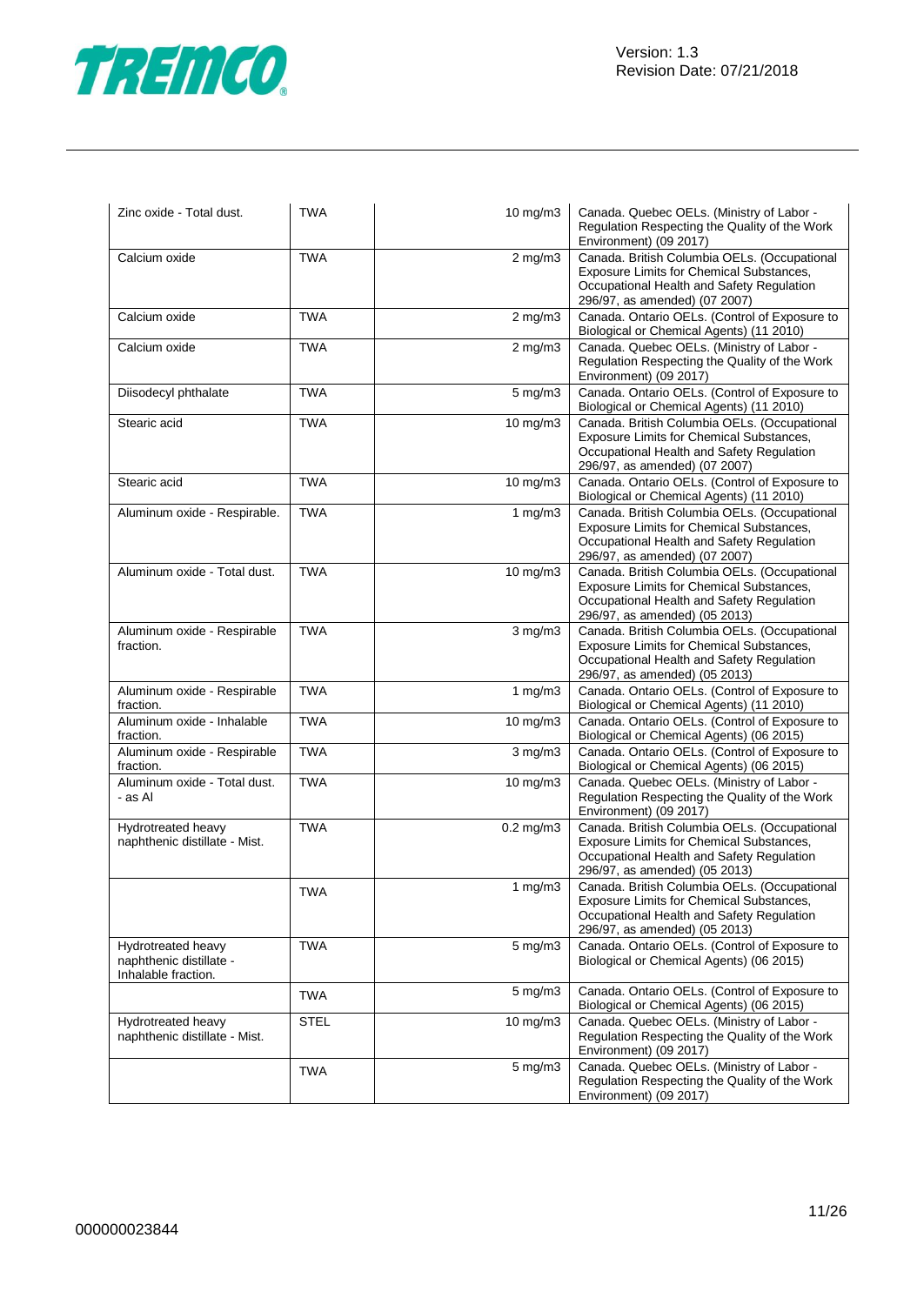

| Crystalline Silica (Quartz)/<br>Silica Sand - Respirable<br>fraction.    | <b>TWA</b>  | 0.025 mg/m3           | Canada. British Columbia OELs. (Occupational<br>Exposure Limits for Chemical Substances,<br>Occupational Health and Safety Regulation<br>296/97, as amended) (07 2007) |
|--------------------------------------------------------------------------|-------------|-----------------------|------------------------------------------------------------------------------------------------------------------------------------------------------------------------|
| Crystalline Silica (Quartz)/<br>Silica Sand - Respirable<br>fraction.    | <b>TWA</b>  | $0.10$ mg/m $3$       | Canada. Ontario OELs. (Control of Exposure to<br>Biological or Chemical Agents) (06 2015)                                                                              |
| Crystalline Silica (Quartz)/<br>Silica Sand - Respirable dust.           | <b>TWA</b>  | $0.1$ mg/m $3$        | Canada. Quebec OELs. (Ministry of Labor -<br>Regulation Respecting the Quality of the Work<br>Environment) (09 2017)                                                   |
| Carbon Black - Inhalable                                                 | <b>TWA</b>  | $3$ mg/m $3$          | Canada. British Columbia OELs. (Occupational<br>Exposure Limits for Chemical Substances,<br>Occupational Health and Safety Regulation<br>296/97, as amended) (09 2011) |
| Carbon Black - Inhalable<br>fraction.                                    | <b>TWA</b>  | $3$ mg/m $3$          | Canada. Ontario OELs. (Control of Exposure to<br>Biological or Chemical Agents) (06 2015)                                                                              |
| Carbon Black                                                             | <b>TWA</b>  | 3.5 mg/m3             | Canada. Quebec OELs. (Ministry of Labor -<br>Regulation Respecting the Quality of the Work<br>Environment) (09 2017)                                                   |
| Petroleum distillates - Non-<br>aerosol. - as total<br>hydrocarbon vapor | <b>TWA</b>  | 200 mg/m3             | Canada. British Columbia OELs. (Occupational<br>Exposure Limits for Chemical Substances,<br>Occupational Health and Safety Regulation<br>296/97, as amended) (07 2007) |
| Petroleum distillates                                                    | <b>TWA</b>  | 525 mg/m3             | Canada. Ontario OELs. (Control of Exposure to<br>Biological or Chemical Agents) (11 2010)                                                                              |
| Petroleum distillates - Non-<br>aerosol. - as total<br>hydrocarbon vapor | <b>TWA</b>  | 200 mg/m3             | Canada. Ontario OELs. (Control of Exposure to<br>Biological or Chemical Agents) (11 2010)                                                                              |
|                                                                          | <b>TWA</b>  | 200 mg/m3             | Canada. Ontario OELs. (Control of Exposure to<br>Biological or Chemical Agents) (11 2010)                                                                              |
| Dibutyl tin dilaurate - as Sn                                            | <b>STEL</b> | $0.2$ mg/m $3$        | Canada. British Columbia OELs. (Occupational<br>Exposure Limits for Chemical Substances,<br>Occupational Health and Safety Regulation<br>296/97, as amended) (07 2007) |
|                                                                          | <b>TWA</b>  | $0.1$ mg/m $3$        | Canada. British Columbia OELs. (Occupational<br>Exposure Limits for Chemical Substances,<br>Occupational Health and Safety Regulation<br>296/97, as amended) (07 2007) |
| Dibutyl tin dilaurate - as Sn                                            | <b>TWA</b>  | $0.1$ mg/m $3$        | Canada. Ontario OELs. (Control of Exposure to<br>Biological or Chemical Agents) (11 2010)                                                                              |
| Dibutyl tin dilaurate - as Sn                                            | <b>STEL</b> | $0.2$ mg/m $3$        | Canada. Quebec OELs. (Ministry of Labor -<br>Regulation Respecting the Quality of the Work<br>Environment) (09 2017)                                                   |
|                                                                          | <b>TWA</b>  | $0.1$ mg/m $3$        | Canada. Quebec OELs. (Ministry of Labor -<br>Regulation Respecting the Quality of the Work<br>Environment) (09 2017)                                                   |
| Zirconium dioxide - as Zr                                                | <b>STEL</b> | $\overline{10}$ mg/m3 | Canada. British Columbia OELs. (Occupational<br>Exposure Limits for Chemical Substances,<br>Occupational Health and Safety Regulation<br>296/97, as amended) (07 2007) |
|                                                                          | <b>TWA</b>  | 5 mg/m3               | Canada. British Columbia OELs. (Occupational<br>Exposure Limits for Chemical Substances,<br>Occupational Health and Safety Regulation<br>296/97, as amended) (07 2007) |
| Zirconium dioxide - as Zr                                                | <b>TWA</b>  | $5 \text{ mg/m}$ 3    | Canada. Ontario OELs. (Control of Exposure to<br>Biological or Chemical Agents) (11 2010)                                                                              |
|                                                                          | STEL        | $10 \text{ mg/m}$     | Canada. Ontario OELs. (Control of Exposure to<br>Biological or Chemical Agents) (11 2010)                                                                              |
| Zirconium dioxide - as Zr                                                | <b>TWA</b>  | 5 mg/m3               | Canada. Quebec OELs. (Ministry of Labor -<br>Regulation Respecting the Quality of the Work<br>Environment) (09 2017)                                                   |
|                                                                          | <b>STEL</b> | $10 \text{ mg/m}$     | Canada. Quebec OELs. (Ministry of Labor -<br>Regulation Respecting the Quality of the Work<br>Environment) (09 2017)                                                   |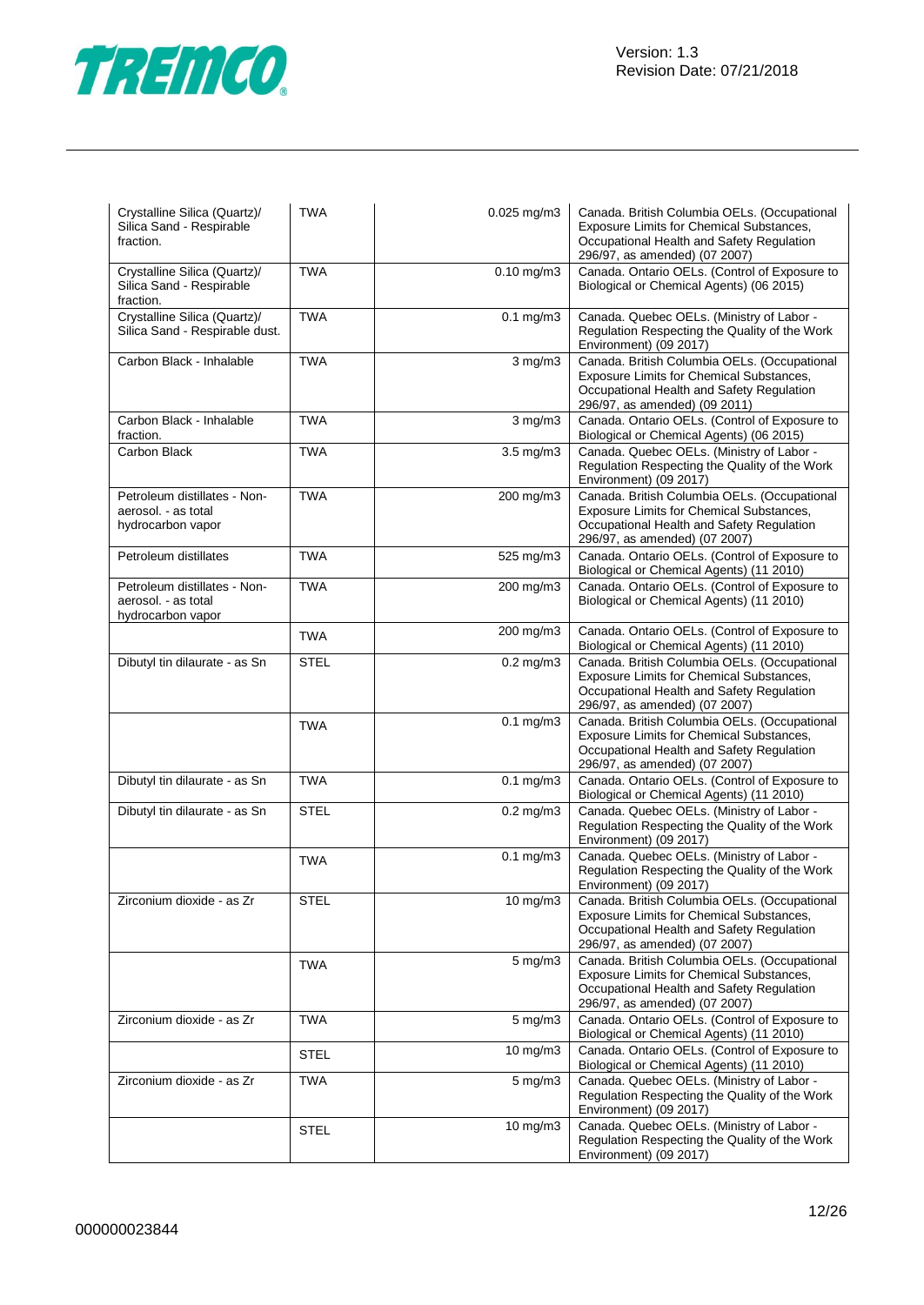

| Amorphous silica - Total               | <b>TWA</b>  | $4 \text{ mg/m}$ 3  | Canada. British Columbia OELs. (Occupational<br>Exposure Limits for Chemical Substances,<br>Occupational Health and Safety Regulation<br>296/97, as amended) (07 2007) |
|----------------------------------------|-------------|---------------------|------------------------------------------------------------------------------------------------------------------------------------------------------------------------|
| Amorphous silica -<br>Respirable.      | <b>TWA</b>  | $1.5 \text{ mg/m}$  | Canada. British Columbia OELs. (Occupational<br>Exposure Limits for Chemical Substances,<br>Occupational Health and Safety Regulation<br>296/97, as amended) (07 2007) |
| Amorphous silica -<br>Respirable dust. | <b>TWA</b>  | $6 \,\mathrm{mg/m}$ | Canada. Quebec OELs. (Ministry of Labor -<br>Regulation Respecting the Quality of the Work<br>Environment) (09 2017)                                                   |
| Stoddard solvent (Mineral<br>Spirits)  | <b>STEL</b> | 580 mg/m3           | Canada. British Columbia OELs. (Occupational<br>Exposure Limits for Chemical Substances,<br>Occupational Health and Safety Regulation<br>296/97, as amended) (07 2007) |
|                                        | TWA         | 290 mg/m3           | Canada. British Columbia OELs. (Occupational<br>Exposure Limits for Chemical Substances,<br>Occupational Health and Safety Regulation<br>296/97, as amended) (07 2007) |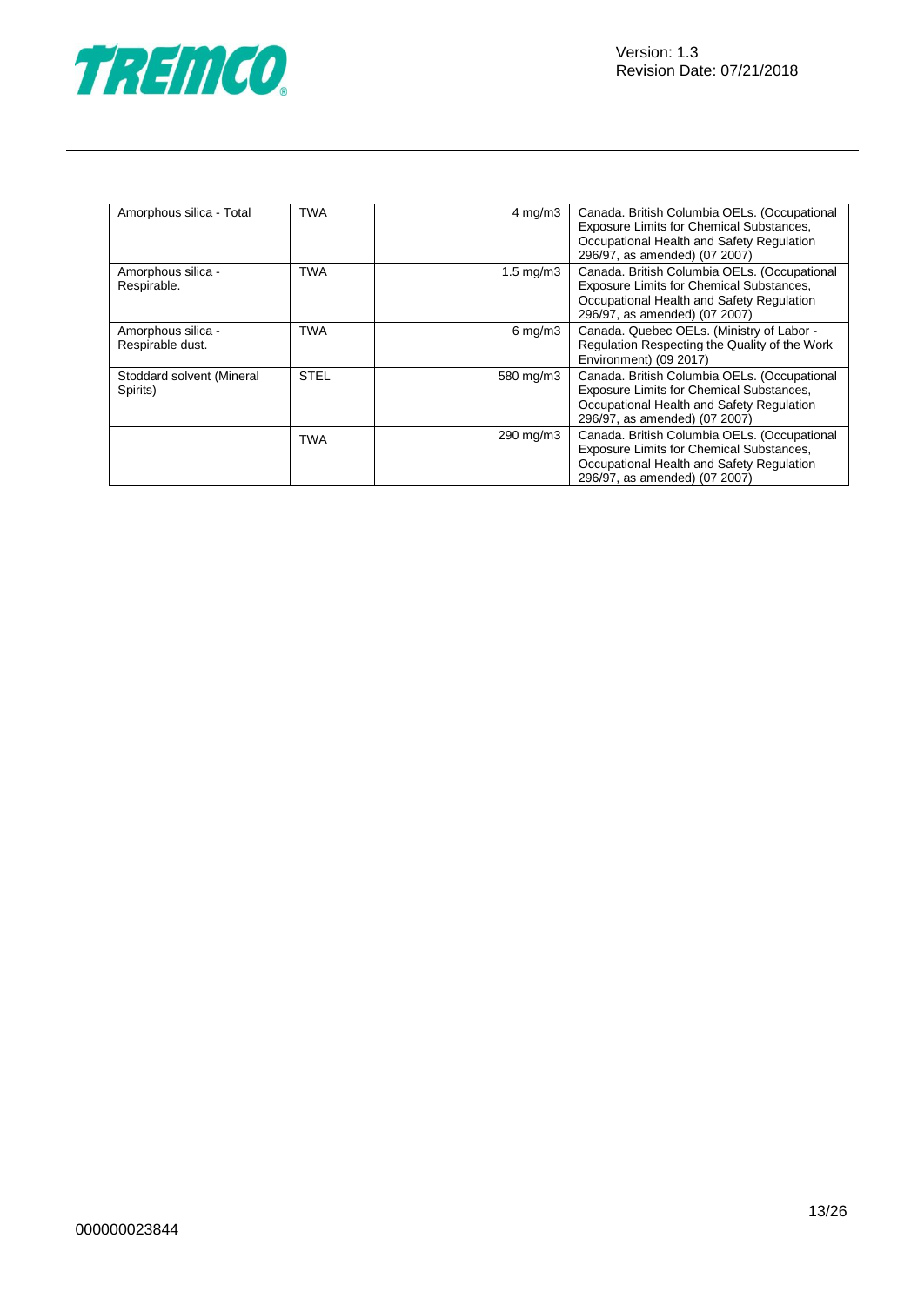

| Stoddard solvent (Mineral<br>Spirits) | <b>TWA</b>  | $100$ ppm |                | Canada. Ontario OELs. (Control of Exposure to<br>Biological or Chemical Agents) (11 2010)                                                                              |
|---------------------------------------|-------------|-----------|----------------|------------------------------------------------------------------------------------------------------------------------------------------------------------------------|
| Stoddard solvent (Mineral<br>Spirits) | <b>TWA</b>  | $100$ ppm | 525 mg/m3      | Canada. Quebec OELs. (Ministry of Labor -<br>Regulation Respecting the Quality of the Work<br>Environment) (09 2017)                                                   |
| Propionic acid                        | <b>TWA</b>  | 10 ppm    |                | Canada. British Columbia OELs. (Occupational<br>Exposure Limits for Chemical Substances,<br>Occupational Health and Safety Regulation<br>296/97, as amended) (07 2007) |
| Propionic acid                        | <b>TWA</b>  | 10 ppm    |                | Canada. Ontario OELs. (Control of Exposure to<br>Biological or Chemical Agents) (11 2010)                                                                              |
| Propionic acid                        | <b>TWA</b>  | 10 ppm    | 30 mg/m3       | Canada. Quebec OELs. (Ministry of Labor -<br>Regulation Respecting the Quality of the Work<br>Environment) (09 2017)                                                   |
| Propylene oxide                       | <b>TWA</b>  | 2 ppm     |                | Canada. British Columbia OELs. (Occupational<br>Exposure Limits for Chemical Substances,<br>Occupational Health and Safety Regulation<br>296/97, as amended) (07 2007) |
| Propylene oxide                       | <b>TWA</b>  | 2 ppm     |                | Canada. Ontario OELs. (Control of Exposure to<br>Biological or Chemical Agents) (11 2010)                                                                              |
| Propylene oxide                       | <b>TWA</b>  | 20 ppm    | 48 mg/m3       | Canada. Quebec OELs. (Ministry of Labor -<br>Regulation Respecting the Quality of the Work<br>Environment) (09 2017)                                                   |
| 1,3,5-Trimethylbenzene                | <b>TWA</b>  | 25 ppm    |                | Canada. British Columbia OELs. (Occupational<br>Exposure Limits for Chemical Substances,<br>Occupational Health and Safety Regulation<br>296/97, as amended) (07 2007) |
| 1,3,5-Trimethylbenzene                | <b>TWA</b>  | 25 ppm    |                | Canada. Ontario OELs. (Control of Exposure to<br>Biological or Chemical Agents) (11 2010)                                                                              |
| 1,3,5-Trimethylbenzene                | <b>TWA</b>  | 25 ppm    | 123 mg/m3      | Canada. Quebec OELs. (Ministry of Labor -<br>Regulation Respecting the Quality of the Work<br>Environment) (09 2017)                                                   |
| 1,2,4-Trimethylbenzene                | <b>TWA</b>  | 25 ppm    | $123$ mg/m $3$ | Canada. Alberta OELs (Occupational Health &<br>Safety Code, Schedule 1, Table 2) (07 2009)                                                                             |
| 1,2,4-Trimethylbenzene                | <b>TWA</b>  | 25 ppm    |                | Canada. British Columbia OELs. (Occupational<br>Exposure Limits for Chemical Substances,<br>Occupational Health and Safety Regulation<br>296/97, as amended) (07 2007) |
| 1,2,4-Trimethylbenzene                | <b>TWA</b>  | 25 ppm    |                | Canada. Ontario OELs. (Control of Exposure to<br>Biological or Chemical Agents) (11 2010)                                                                              |
| 1,2,4-Trimethylbenzene                | <b>TWA</b>  | 25 ppm    | 123 mg/m3      | Canada. Quebec OELs. (Ministry of Labor -<br>Regulation Respecting the Quality of the Work<br>Environment) (09 2017)                                                   |
| Ethylbenzene                          | <b>TWA</b>  | 20 ppm    |                | Canada. British Columbia OELs. (Occupational<br>Exposure Limits for Chemical Substances,<br>Occupational Health and Safety Regulation<br>296/97, as amended) (09 2011) |
| Ethylbenzene                          | <b>TWA</b>  | 20 ppm    |                | Canada. Ontario OELs. (Control of Exposure to<br>Biological or Chemical Agents) (06 2015)                                                                              |
| Ethylbenzene                          | <b>STEL</b> | $125$ ppm | 543 mg/m3      | Canada. Quebec OELs. (Ministry of Labor -<br>Regulation Respecting the Quality of the Work<br>Environment) (09 2017)                                                   |
|                                       | <b>TWA</b>  | $100$ ppm | 434 mg/m3      | Canada. Quebec OELs. (Ministry of Labor -<br>Regulation Respecting the Quality of the Work<br>Environment) (09 2017)                                                   |
| Naphthalene                           | <b>STEL</b> | 15 ppm    |                | Canada. British Columbia OELs. (Occupational<br>Exposure Limits for Chemical Substances,<br>Occupational Health and Safety Regulation<br>296/97, as amended) (07 2007) |
|                                       | <b>TWA</b>  | 10 ppm    |                | Canada. British Columbia OELs. (Occupational<br>Exposure Limits for Chemical Substances,<br>Occupational Health and Safety Regulation<br>296/97, as amended) (07 2007) |
| Naphthalene                           | <b>TWA</b>  | 10 ppm    |                | Canada. Ontario OELs. (Control of Exposure to<br>Biological or Chemical Agents) (11 2010)                                                                              |
|                                       | <b>STEL</b> | 15 ppm    |                | Canada. Ontario OELs. (Control of Exposure to                                                                                                                          |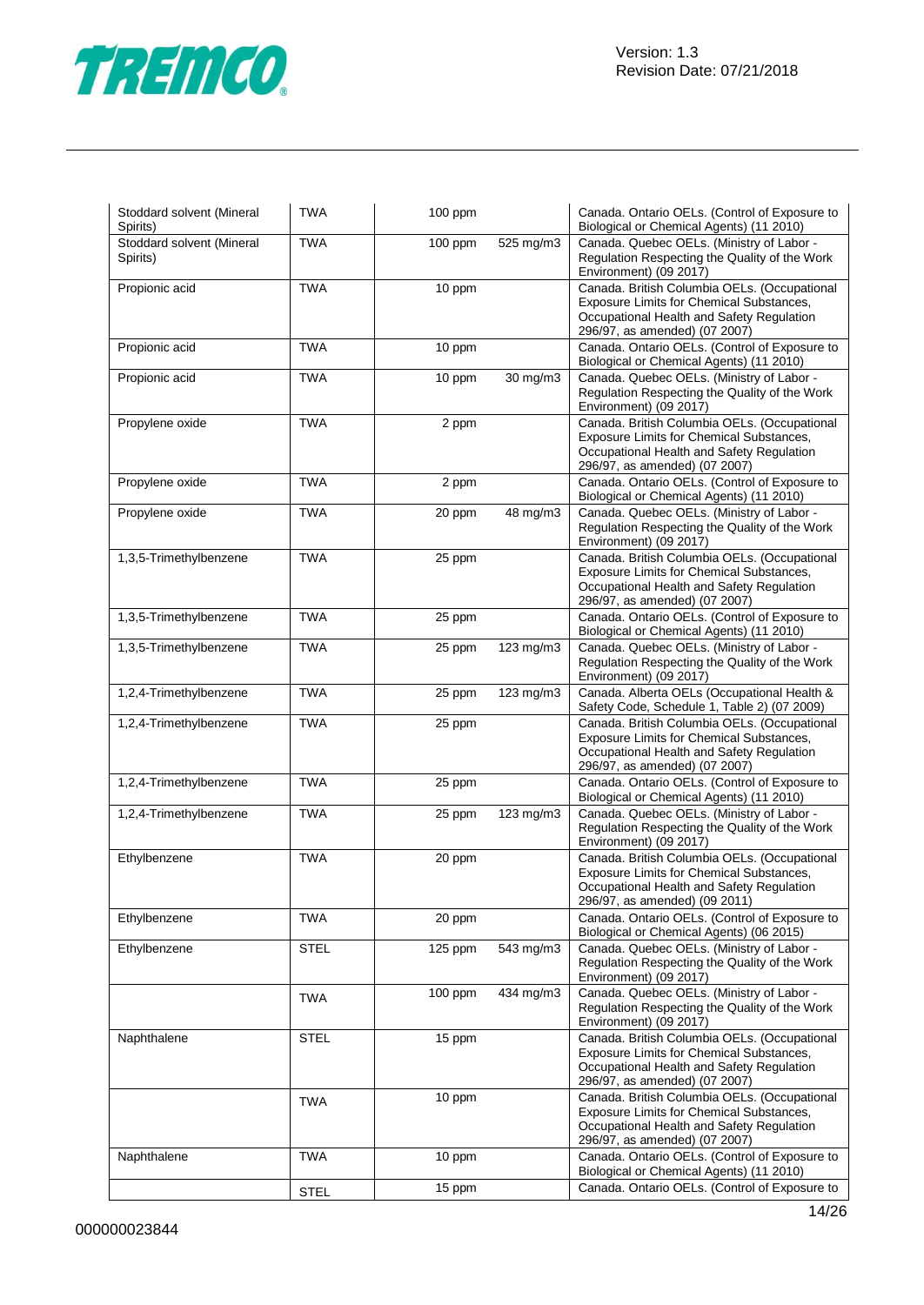

|                |             |        |                      | Biological or Chemical Agents) (11 2010)                                                                                                                               |
|----------------|-------------|--------|----------------------|------------------------------------------------------------------------------------------------------------------------------------------------------------------------|
| Naphthalene    | <b>TWA</b>  | 10 ppm | $52 \text{ mg/m}$    | Canada. Quebec OELs. (Ministry of Labor -<br>Regulation Respecting the Quality of the Work<br>Environment) (09 2017)                                                   |
|                | <b>STEL</b> | 15 ppm | 79 mg/m3             | Canada. Quebec OELs. (Ministry of Labor -<br>Regulation Respecting the Quality of the Work<br>Environment) (09 2017)                                                   |
| Vinyl chloride | <b>TWA</b>  | 1 ppm  |                      | Canada. British Columbia OELs. (Occupational<br>Exposure Limits for Chemical Substances,<br>Occupational Health and Safety Regulation<br>296/97, as amended) (07 2007) |
| Vinyl chloride | TWA         | 1 ppm  |                      | Canada. Ontario OELs. (Control of Exposure to<br>Biological or Chemical Agents) (06 2015)                                                                              |
| Vinyl chloride | <b>TWA</b>  | 1 ppm  | $2.6 \text{ mg/m}$ 3 | Canada. Quebec OELs. (Ministry of Labor -<br>Regulation Respecting the Quality of the Work<br>Environment) (09 2017)                                                   |

**Appropriate Engineering Controls** Observe good industrial hygiene practices. Observe occupational exposure limits and minimize the risk of inhalation of vapors and mist. Mechanical ventilation or local exhaust ventilation may be required.

#### **Individual protection measures, such as personal protective equipment**

| <b>General information:</b>                       | Use personal protective equipment as required.                                                                                                                                                                                                                                                                                                                                                                                                                                            |
|---------------------------------------------------|-------------------------------------------------------------------------------------------------------------------------------------------------------------------------------------------------------------------------------------------------------------------------------------------------------------------------------------------------------------------------------------------------------------------------------------------------------------------------------------------|
| <b>Eye/face protection:</b>                       | Wear goggles/face shield.                                                                                                                                                                                                                                                                                                                                                                                                                                                                 |
| <b>Skin Protection</b><br><b>Hand Protection:</b> | Use suitable protective gloves if risk of skin contact.                                                                                                                                                                                                                                                                                                                                                                                                                                   |
| Other:                                            | Wear chemical-resistant gloves, footwear, and protective clothing<br>appropriate for the risk of exposure. Contact health and safety professional<br>or manufacturer for specific information.                                                                                                                                                                                                                                                                                            |
| <b>Respiratory Protection:</b>                    | If engineering controls do not maintain airborne concentrations below<br>recommended exposure limits (where applicable) or to an acceptable level<br>(in countries where exposure limits have not been established), an<br>approved respirator must be worn. Air-purifying respirator with an<br>appropriate, government approved (where applicable), air-purifying filter,<br>cartridge or canister. Contact health and safety professional or<br>manufacturer for specific information. |
| <b>Hygiene measures:</b>                          | Observe good industrial hygiene practices. Wash hands before breaks and<br>immediately after handling the product. Contaminated work clothing should<br>not be allowed out of the workplace. Avoid contact with skin.                                                                                                                                                                                                                                                                     |

#### **9. Physical and chemical properties**

#### **Appearance**

| <b>Physical state:</b> | liquid                 |
|------------------------|------------------------|
| Form:                  | liquid                 |
| Color:                 | Grav                   |
| Odor:                  | Mild petroleum/solvent |
| <b>Odor threshold:</b> | No data available.     |
| pH:                    | No data available.     |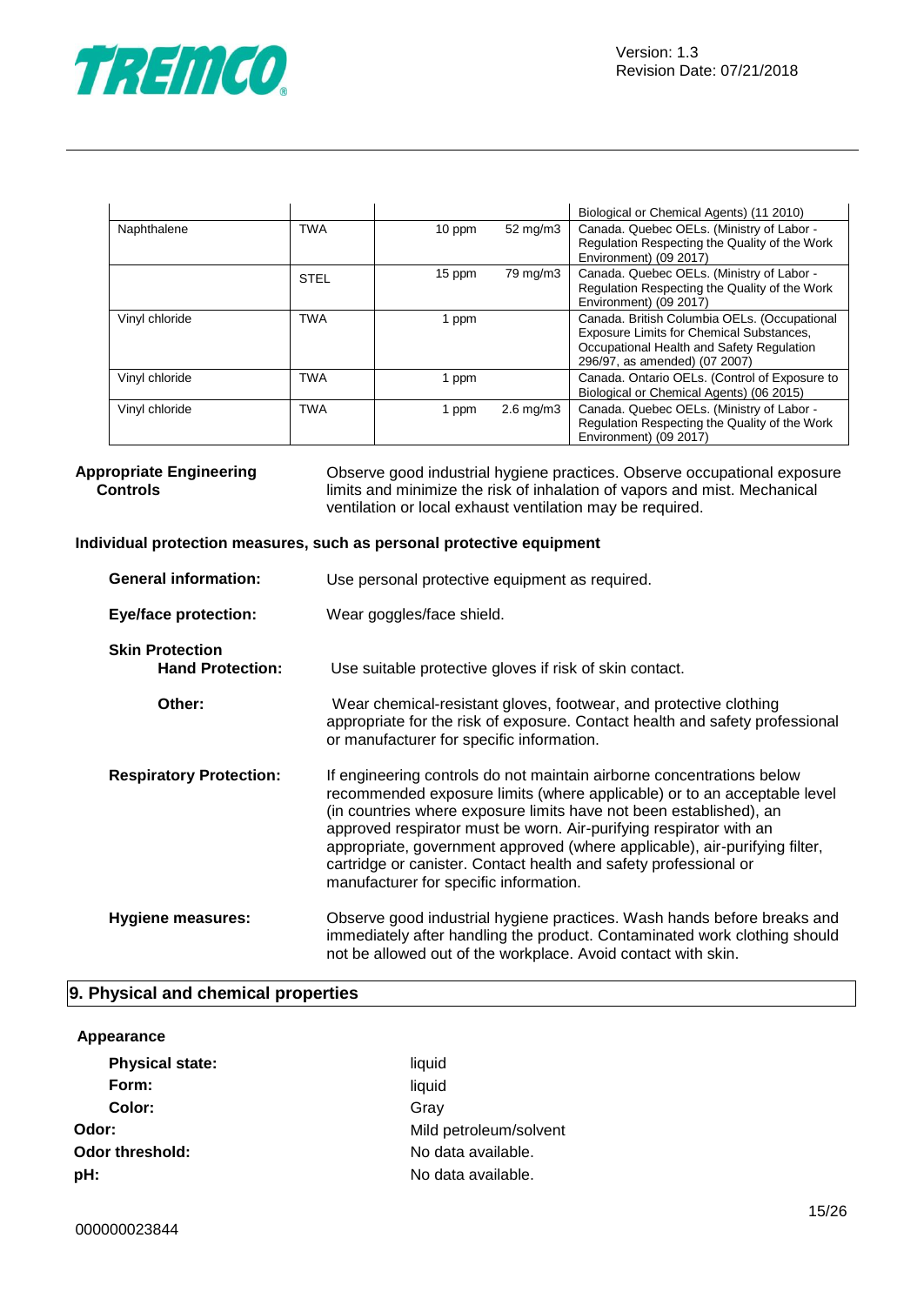

| <b>Melting point/freezing point:</b>                   | No data available.                                                                             |
|--------------------------------------------------------|------------------------------------------------------------------------------------------------|
| Initial boiling point and boiling range:               | No data available.                                                                             |
| <b>Flash Point:</b>                                    | > 100 °C > 212 °F                                                                              |
| <b>Evaporation rate:</b>                               | Slower than Ether                                                                              |
| Flammability (solid, gas):                             | No                                                                                             |
| Upper/lower limit on flammability or explosive limits  |                                                                                                |
| Flammability limit - upper (%):                        | No data available.                                                                             |
| Flammability limit - lower (%):                        | No data available.                                                                             |
| Explosive limit - upper (%):                           | No data available.                                                                             |
| Explosive limit - lower (%):                           | No data available.                                                                             |
| Vapor pressure:                                        | No data available.                                                                             |
|                                                        |                                                                                                |
| Vapor density:                                         | Vapors are heavier than air and may travel along the floor and<br>in the bottom of containers. |
| <b>Relative density:</b>                               | 1.33                                                                                           |
| Solubility(ies)                                        |                                                                                                |
| <b>Solubility in water:</b>                            | Practically Insoluble                                                                          |
| <b>Solubility (other):</b>                             | No data available.                                                                             |
| Partition coefficient (n-octanol/water):               | No data available.                                                                             |
|                                                        |                                                                                                |
| Auto-ignition temperature:                             | No data available.                                                                             |
| <b>Decomposition temperature:</b><br><b>Viscosity:</b> | No data available.<br>No data available.                                                       |

#### **10. Stability and reactivity**

| <b>Reactivity:</b>                                 | No data available.                                                                                 |
|----------------------------------------------------|----------------------------------------------------------------------------------------------------|
| <b>Chemical Stability:</b>                         | Material is stable under normal conditions.                                                        |
| <b>Possibility of hazardous</b><br>reactions:      | No data available.                                                                                 |
| Conditions to avoid:                               | Avoid heat or contamination.                                                                       |
| <b>Incompatible Materials:</b>                     | Alcohols. Amines. Strong acids. Strong bases. Water, moisture.                                     |
| <b>Hazardous Decomposition</b><br><b>Products:</b> | Thermal decomposition or combustion may liberate carbon oxides and<br>other toxic gases or vapors. |

#### **11. Toxicological information**

| Information on likely routes of exposure |                                                                                                  |  |
|------------------------------------------|--------------------------------------------------------------------------------------------------|--|
| Inhalation:                              | In high concentrations, vapors, fumes or mists may irritate nose, throat and<br>mucus membranes. |  |
| <b>Skin Contact:</b>                     | Causes mild skin irritation. May cause an allergic skin reaction.                                |  |
| Eye contact:                             | Eye contact is possible and should be avoided.                                                   |  |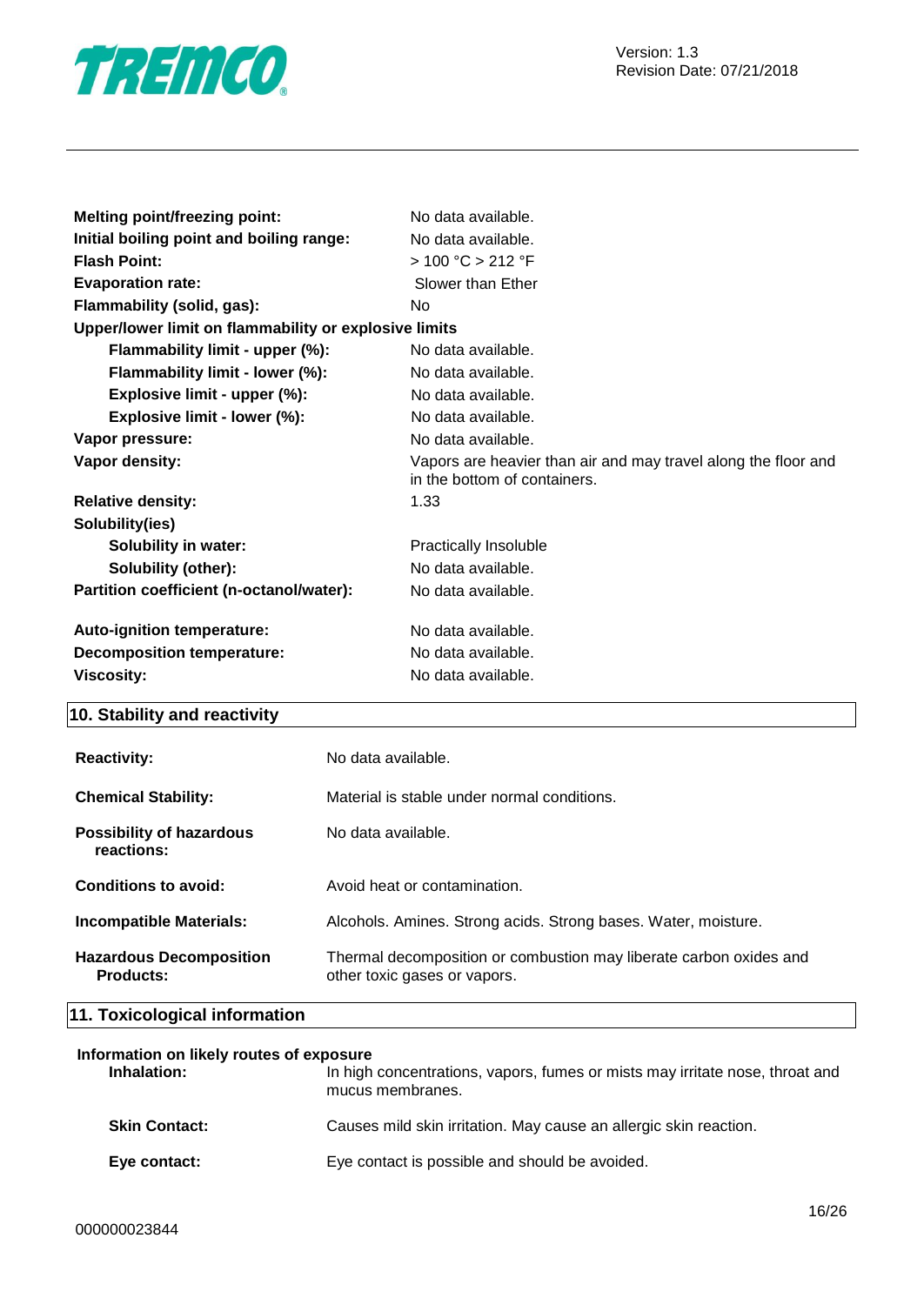

| Ingestion:                                                                   | May be harmful if swallowed.                               |  |
|------------------------------------------------------------------------------|------------------------------------------------------------|--|
| Symptoms related to the physical, chemical and toxicological characteristics |                                                            |  |
| Inhalation:                                                                  | No data available.                                         |  |
| <b>Skin Contact:</b>                                                         | No data available.                                         |  |
| Eye contact:                                                                 | No data available.                                         |  |
| Ingestion:                                                                   | No data available.                                         |  |
| Information on toxicological effects                                         |                                                            |  |
| Acute toxicity (list all possible routes of exposure)                        |                                                            |  |
| Oral<br><b>Product:</b>                                                      | ATEmix: 9,865.06 mg/kg                                     |  |
| <b>Dermal</b><br><b>Product:</b>                                             | Not classified for acute toxicity based on available data. |  |
| Specified substance(s):<br>Calcium carbonate                                 | LD 50 (Rat): $> 2,000$ mg/kg                               |  |
| <b>Trade Secret</b>                                                          | LD 50 (Rabbit): $> 2,000$ mg/kg                            |  |
| Isophorone Diisocyanate                                                      | LD 50 (Rat): $> 7,000$ mg/kg                               |  |
| Zinc oxide                                                                   | LD 50 (Rat): $> 2,000$ mg/kg                               |  |
| Calcium oxide                                                                | LD 50 (Rabbit): $> 2,500$ mg/kg                            |  |
| Diisodecyl phthalate                                                         | LD 50 (Rabbit): $> 3,160$ mg/kg                            |  |
| Stearic acid                                                                 | LD 50 (Rabbit): $> 2,000$ mg/kg                            |  |
| <b>Inhalation</b><br><b>Product:</b>                                         | ATEmix: 3.25 mg/l                                          |  |
| <b>Repeated dose toxicity</b><br><b>Product:</b>                             | No data available.                                         |  |
| <b>Skin Corrosion/Irritation</b><br><b>Product:</b>                          | No data available.                                         |  |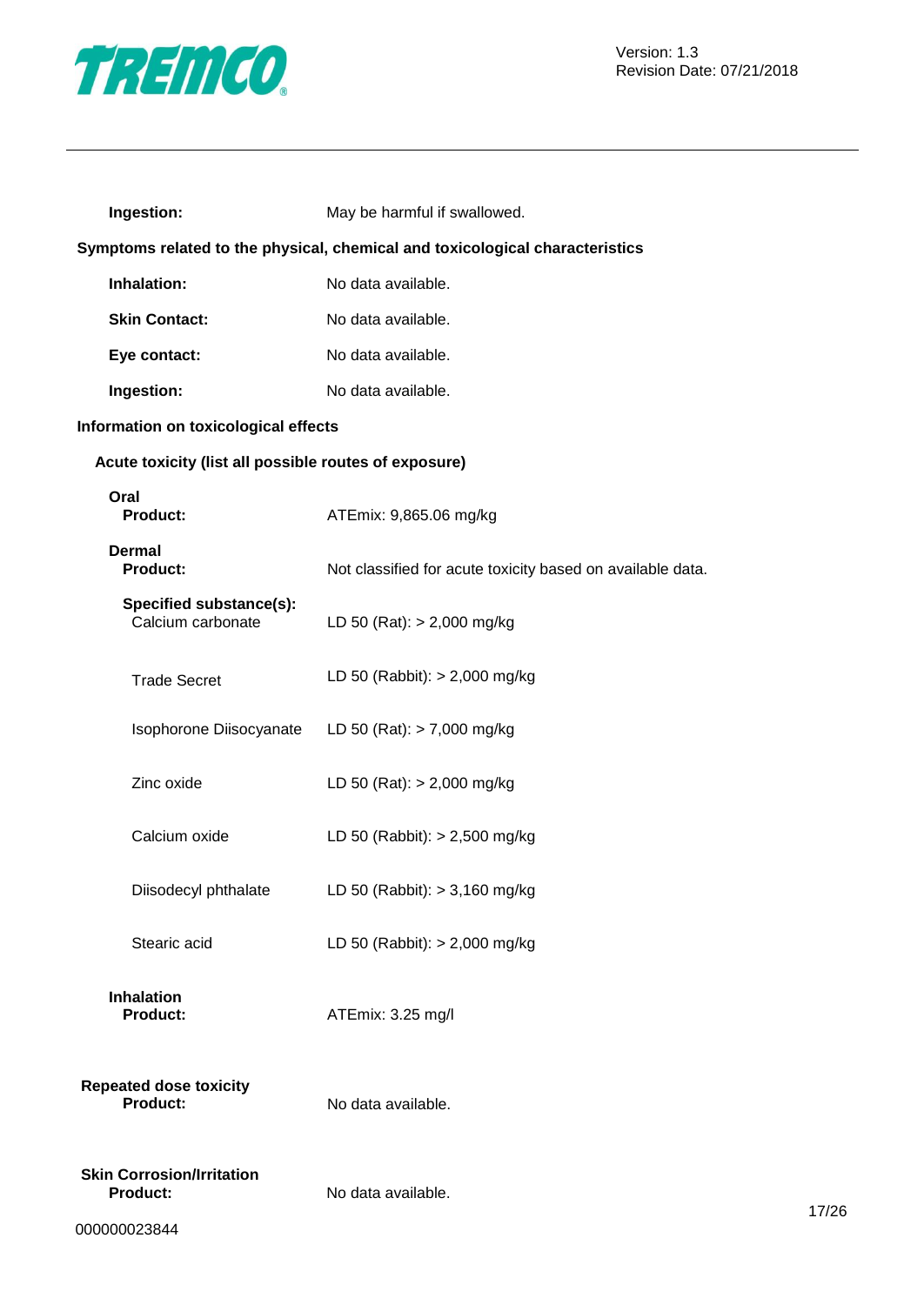

| Specified substance(s):<br>Calcium carbonate | in vivo (Rabbit): Not irritant Experimental result, Key study                                                       |
|----------------------------------------------|---------------------------------------------------------------------------------------------------------------------|
| Aluminum hydroxide                           | in vivo (Rabbit): Not classified as an Irritant Experimental result, Key study                                      |
| <b>Trade Secret</b>                          | in vivo (Rabbit): Slightly irritating Experimental result, Supporting study                                         |
| Titanium dioxide                             | in vivo (Rabbit): Not irritant Experimental result, Supporting study                                                |
| Zinc oxide                                   | in vivo (Rabbit): Not irritant Experimental result, Key study                                                       |
| Calcium oxide                                | in vivo (Rabbit): Irritating Read-across from supporting substance (structural<br>analogue or surrogate), Key study |
| Stearic acid                                 | in vivo (Rabbit): Not irritant Experimental result, Key study                                                       |
| Aluminum oxide                               | in vivo (Rabbit): Not irritant Experimental result, Key study                                                       |

#### **Serious Eye Damage/Eye Irritation Product:** No data available.

**Specified substance(s):**

| Calcium carbonate   | Rabbit, 24 - 72 hrs: Not irritating |
|---------------------|-------------------------------------|
| Aluminum hydroxide  | Rabbit, 24 hrs: Not irritating      |
| <b>Trade Secret</b> | Rabbit, 24 hrs: Not irritating      |
| Titanium dioxide    | Rabbit, 24 hrs: Not irritating      |
| Zinc oxide          | Rabbit, 24 - 72 hrs: Not irritating |
| Stearic acid        | Rabbit, 27 - 72 hrs: Not irritating |
| Aluminum oxide      | Rabbit, 24 hrs: Not irritating      |

## **Respiratory or Skin Sensitization**

May cause allergy or asthma symptoms or breathing difficulties if inhaled. May cause sensitization by inhalation.

## **Carcinogenicity**

Suspected of causing cancer.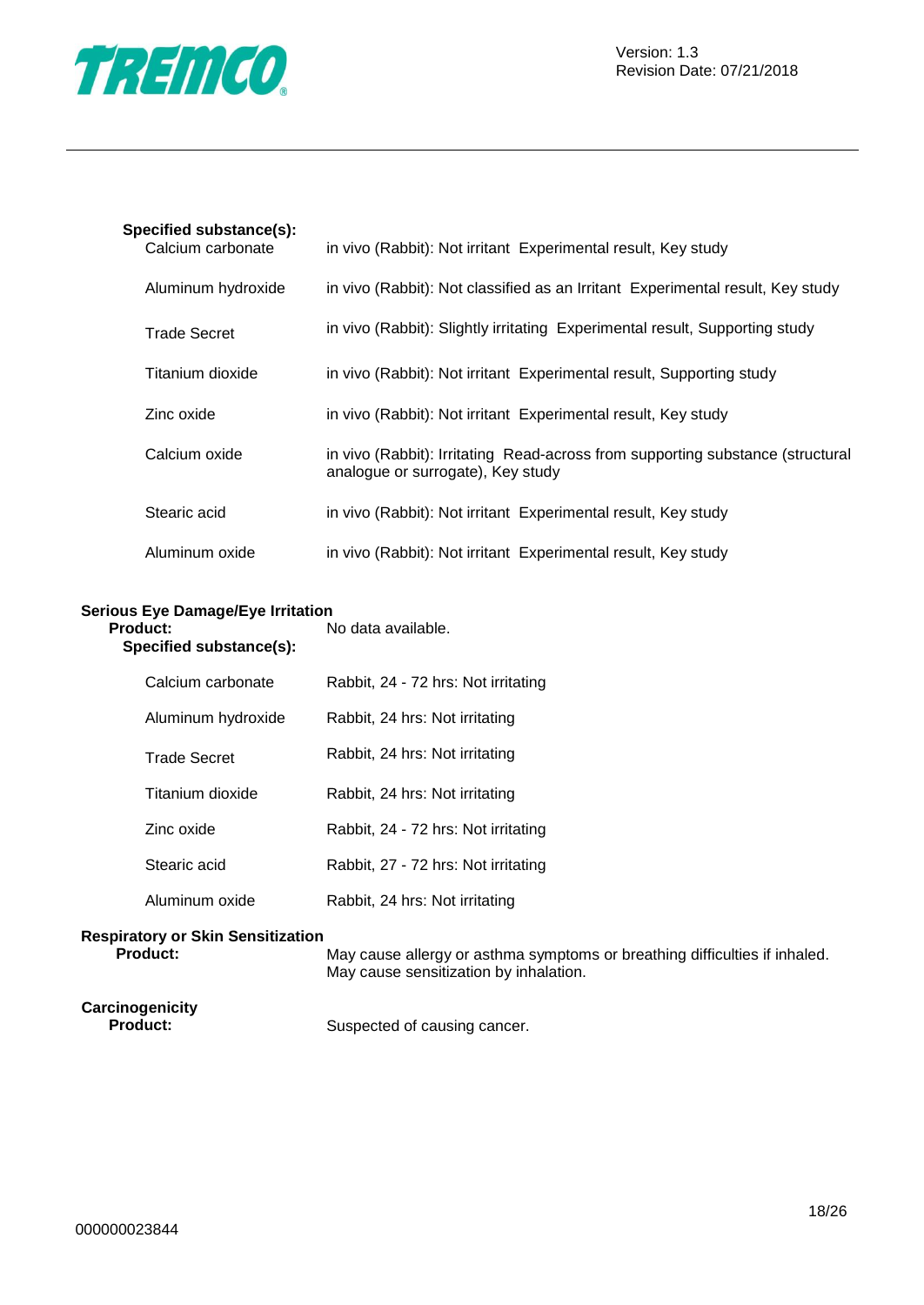

| IARC Monographs on the Evaluation of Carcinogenic Risks to Humans:                                    |                                                                     |  |
|-------------------------------------------------------------------------------------------------------|---------------------------------------------------------------------|--|
| Titanium dioxide                                                                                      | Overall evaluation: Possibly carcinogenic to humans.                |  |
| US. National Toxicology Program (NTP) Report on Carcinogens:<br>No carcinogenic components identified |                                                                     |  |
| Polyvinyl chloride                                                                                    | US. OSHA Specifically Regulated Substances (29 CFR 1910.1001-1050): |  |
|                                                                                                       | Cancer                                                              |  |
| <b>Germ Cell Mutagenicity</b>                                                                         |                                                                     |  |
| In vitro<br>Product:                                                                                  | No data available.                                                  |  |
| In vivo<br><b>Product:</b>                                                                            | No data available.                                                  |  |
| <b>Reproductive toxicity</b><br>Product:                                                              | No data available.                                                  |  |
| <b>Specific Target Organ Toxicity - Single Exposure</b><br>Product:<br>No data available.             |                                                                     |  |
| <b>Specific Target Organ Toxicity - Repeated Exposure</b><br>Product:                                 | No data available.                                                  |  |
| <b>Aspiration Hazard</b><br>Product:                                                                  | No data available.                                                  |  |
| Other effects:                                                                                        | No data available.                                                  |  |

#### **12. Ecological information**

#### **Ecotoxicity:**

#### **Acute hazards to the aquatic environment:**

**Fish**

No data available.

#### **Specified substance(s):**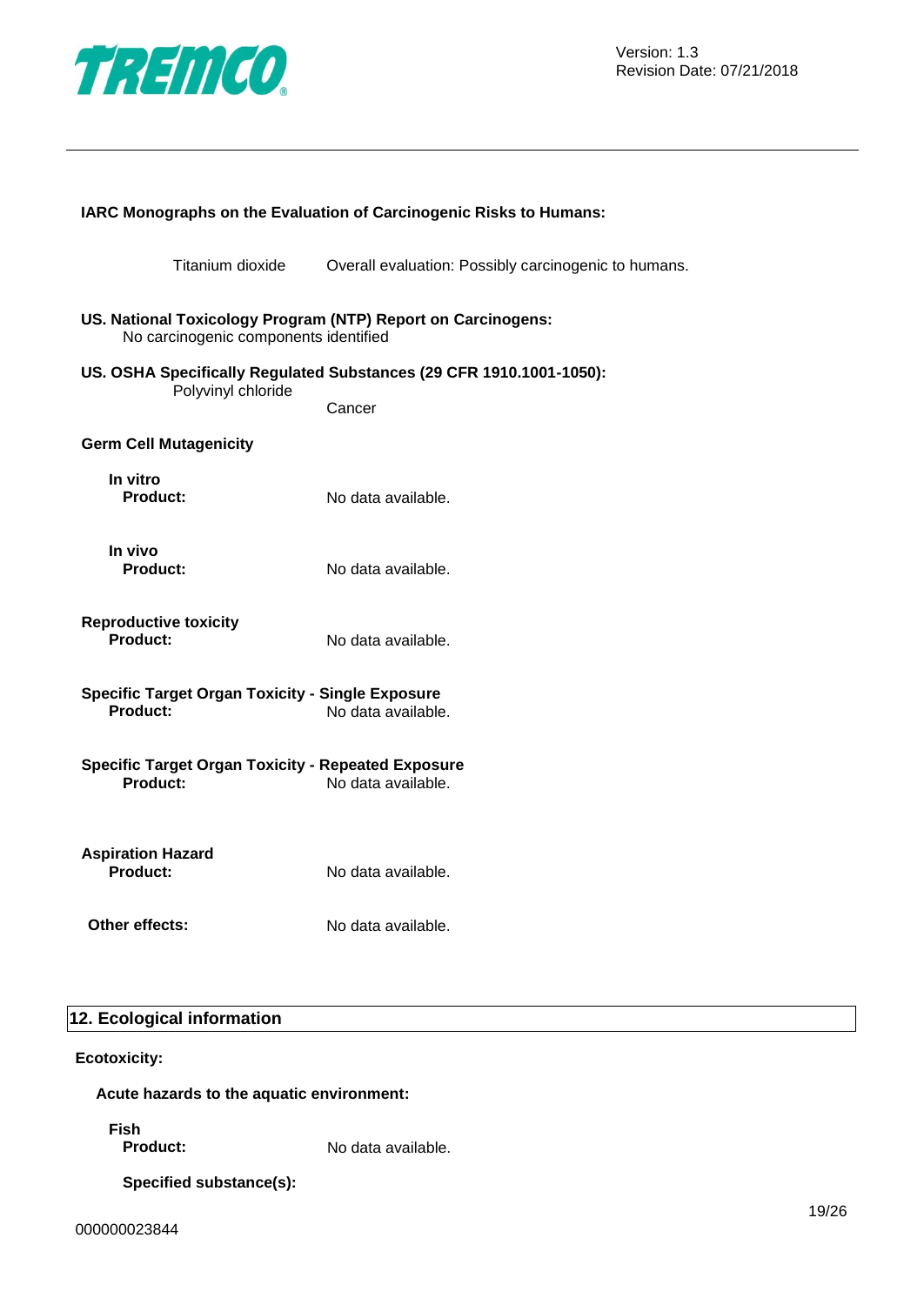

| Zinc oxide                                                                                  | LC 50 (Fathead minnow (Pimephales promelas), 96 h): 2,246 mg/l Mortality  |
|---------------------------------------------------------------------------------------------|---------------------------------------------------------------------------|
| Diisodecyl phthalate                                                                        | LC 50 (Fathead minnow (Pimephales promelas), 96 h): > 0.47 mg/l Mortality |
| <b>Aquatic Invertebrates</b><br><b>Product:</b>                                             | No data available.                                                        |
| Specified substance(s):<br>Titanium dioxide                                                 | EC 50 (Water flea (Daphnia magna), 48 h): $> 1,000$ mg/l Intoxication     |
| Diisodecyl phthalate                                                                        | EC 50 (Opossum shrimp (Americamysis bahia), 96 h): > 0.08 mg/l Mortality  |
| Chronic hazards to the aquatic environment:                                                 |                                                                           |
| <b>Fish</b><br><b>Product:</b>                                                              | No data available.                                                        |
| <b>Aquatic Invertebrates</b><br><b>Product:</b>                                             | No data available.                                                        |
| <b>Toxicity to Aquatic Plants</b><br><b>Product:</b>                                        | No data available.                                                        |
| <b>Persistence and Degradability</b>                                                        |                                                                           |
| <b>Biodegradation</b><br>Product:                                                           | No data available.                                                        |
| <b>BOD/COD Ratio</b><br><b>Product:</b>                                                     | No data available.                                                        |
| <b>Bioaccumulative potential</b><br><b>Bioconcentration Factor (BCF)</b><br><b>Product:</b> | No data available.                                                        |
| Partition Coefficient n-octanol / water (log Kow)<br><b>Product:</b>                        | No data available.                                                        |
| Specified substance(s):<br>Stearic acid                                                     | Log Kow: 8.23                                                             |
| <b>Mobility in soil:</b>                                                                    | No data available.                                                        |
| Other adverse effects:                                                                      | Toxic to aquatic organisms.                                               |
| 13. Disposal considerations                                                                 |                                                                           |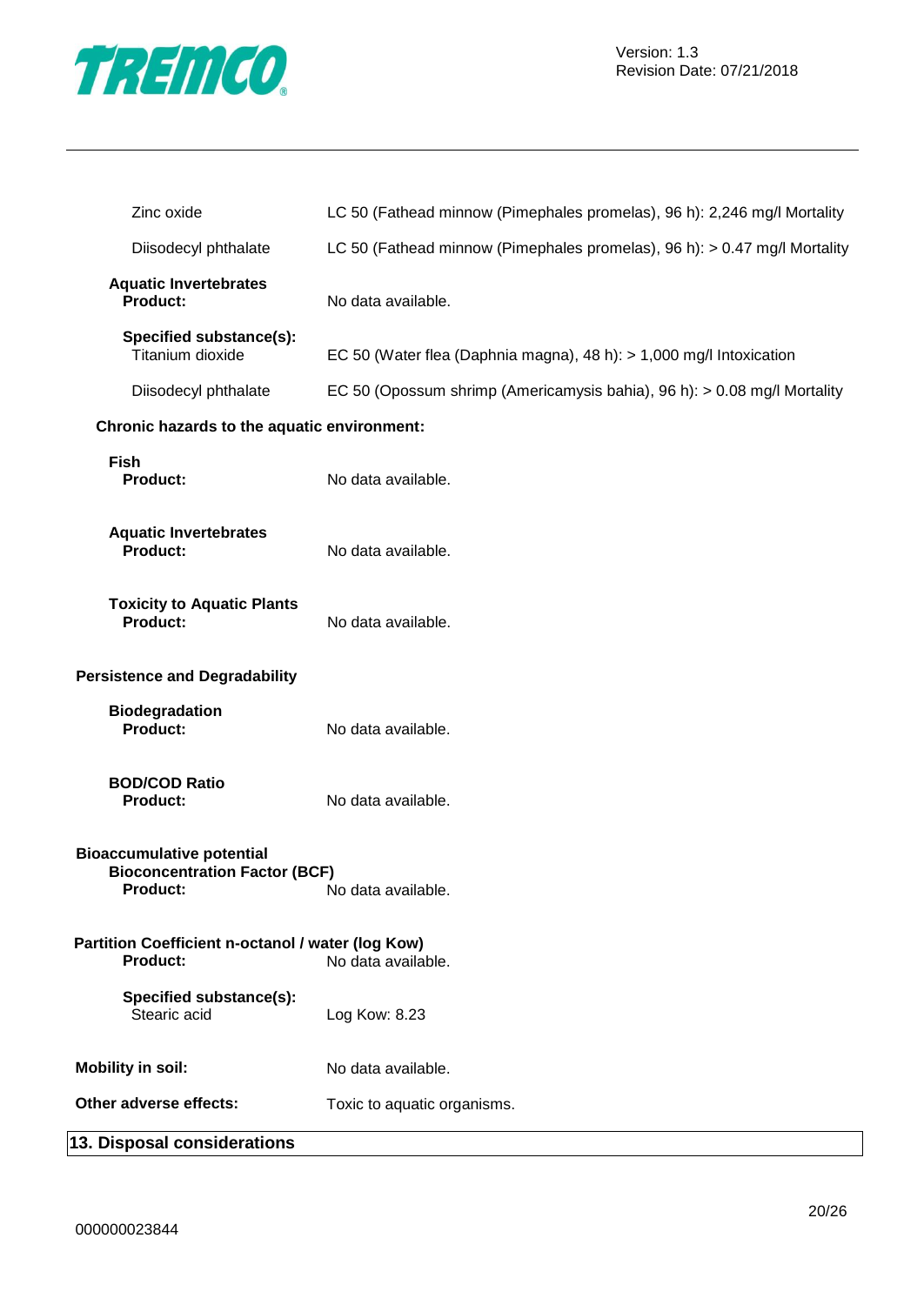

| <b>Disposal instructions:</b>    | Dispose of waste at an appropriate treatment and disposal facility in<br>accordance with applicable laws and regulations, and product<br>characteristics at time of disposal. |
|----------------------------------|-------------------------------------------------------------------------------------------------------------------------------------------------------------------------------|
| <b>Contaminated Packaging:</b>   | No data available.                                                                                                                                                            |
| <b>14. Transport information</b> |                                                                                                                                                                               |

#### **TDG:**

Not Regulated

#### **CFR / DOT:**

Not Regulated

#### **IMDG:**

Not Regulated

#### **15. Regulatory information**

#### **US Federal Regulations**

**TSCA Section 12(b) Export Notification (40 CFR 707, Subpt. D)** None present or none present in regulated quantities.

#### **US. OSHA Specifically Regulated Substances (29 CFR 1910.1001-1050)**

| <b>Chemical Identity</b><br>Polyvinyl chloride | <b>OSHA hazard(s)</b><br>Blood<br>Liver<br>Cancer<br>Flammability<br>Central nervous system |
|------------------------------------------------|---------------------------------------------------------------------------------------------|
| Crystalline Silica<br>(Quartz)/ Silica Sand    | kidney effects<br>lung effects<br>immune system effects<br>Cancer                           |
| Vinyl chloride                                 | Blood<br>Liver<br>Flammability<br>Central nervous system<br>Cancer                          |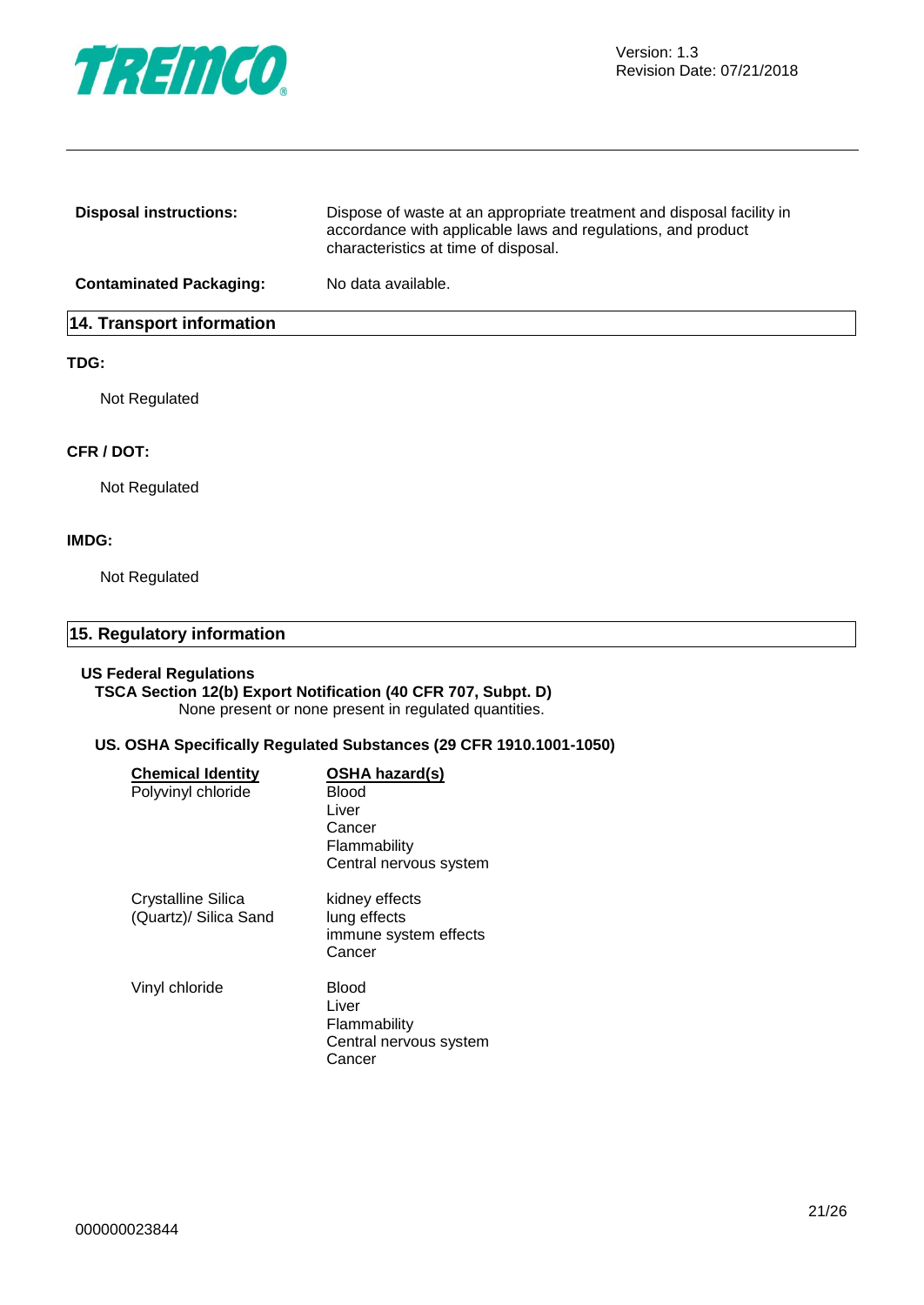

#### **CERCLA Hazardous Substance List (40 CFR 302.4):**

Propionic acid 5000 lbs<br>Propylene oxide 100 lbs. Propylene oxide 100 lbs.<br>Ethylbenzene 1000 lbs. Ethylbenzene 1000 lbs<br>Naphthalene 100 lbs. Naphthalene Vinyl chloride 1 lbs.

# **Chemical Identity**<br> **Reportable quantity**<br> **Propionic acid Reportable quantity**

#### **Superfund Amendments and Reauthorization Act of 1986 (SARA)**

#### **Hazard categories**

Immediate (Acute) Health Hazards Delayed (Chronic) Health Hazard Acute toxicity (any route or exposure) Respiratory or Skin Sensitization **Carcinogenicity** 

#### **SARA 302 Extremely Hazardous Substance**

|                          | Reportable |                                    |
|--------------------------|------------|------------------------------------|
| <b>Chemical Identity</b> | quantity   | <b>Threshold Planning Quantity</b> |
| Isophorone Diisocyanate  | 500 lbs.   | 500 lbs.                           |
| Propylene oxide          | 100 lbs.   | 10000 lbs.                         |

#### **SARA 304 Emergency Release Notification**

| <b>Chemical Identity</b> | <b>Reportable quantity</b> |
|--------------------------|----------------------------|
| Isophorone Diisocyanate  |                            |
| Zinc oxide               |                            |
| Diisodecyl phthalate     |                            |
| Propionic acid           | 5000 lbs.                  |
| Diisodecyl<br>phthalate  |                            |
| (mixed Is)               |                            |
| Propylene oxide          | 100 lbs.                   |
| Ethylbenzene             | 1000 lbs.                  |
| Naphthalene              | 100 lbs.                   |
| Vinyl chloride           | 1 lbs.                     |

#### **SARA 311/312 Hazardous Chemical**

| <b>Chemical Identity</b> | <b>Threshold Planning Quantity</b> |
|--------------------------|------------------------------------|
| Isophorone Diisocyanate  | 500lbs                             |
| Propylene oxide          | 500lbs                             |
| Calcium carbonate        | 10000 lbs                          |
| Aluminum hydroxide       | 10000 lbs                          |
| Calcium Carbonate        | 10000 lbs                          |
| (Limestone)              |                                    |
| <b>Trade Secret</b>      | 10000 lbs                          |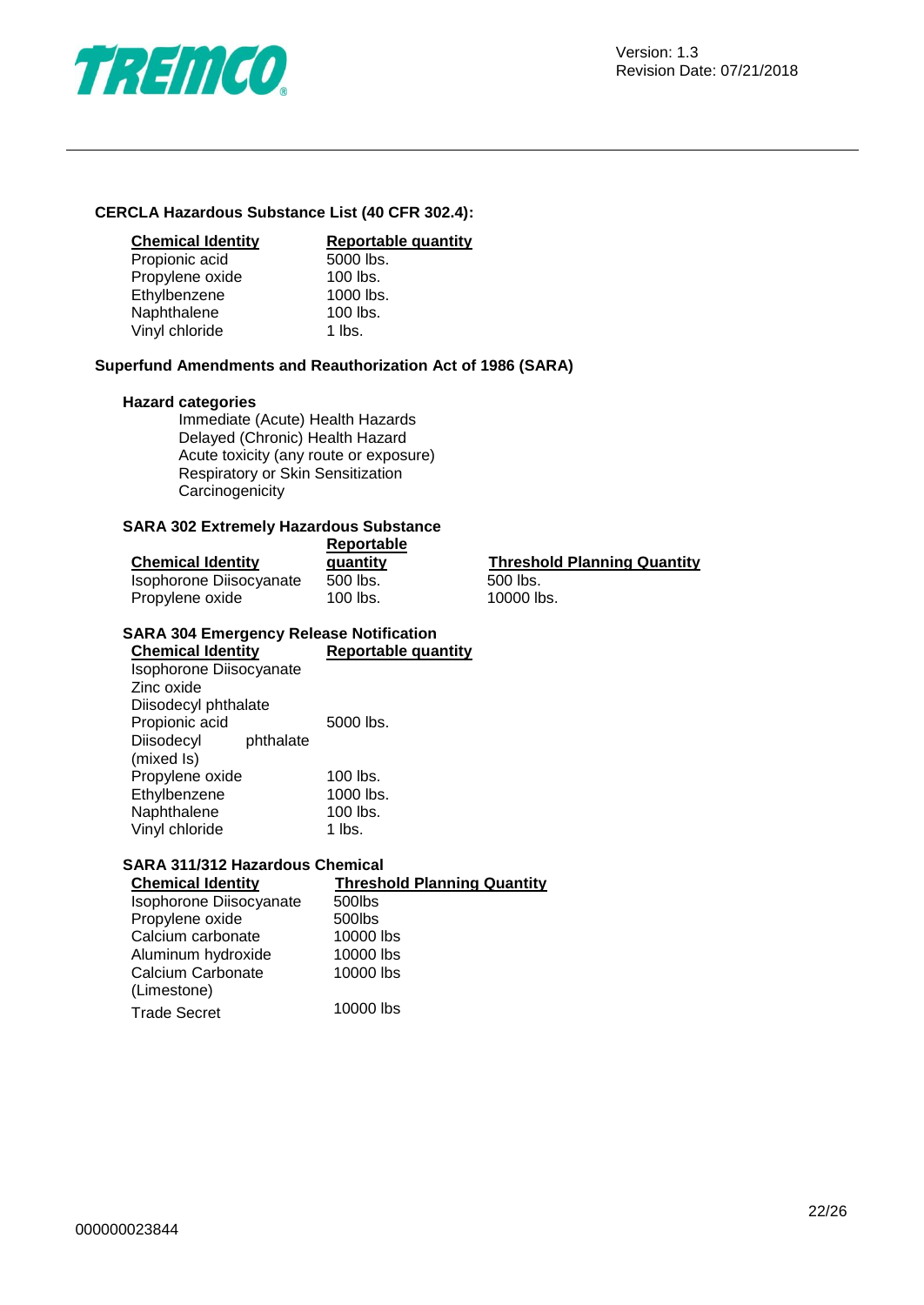

| Titanium dioxide     | 10000 lbs |
|----------------------|-----------|
| Polyvinyl chloride   | 10000 lbs |
| Zinc oxide           | 10000 lbs |
| Calcium oxide        | 10000 lbs |
| Diisodecyl phthalate | 10000 lbs |
| Stearic acid         | 10000 lbs |
| Aluminum oxide       | 10000 lbs |
|                      |           |

#### **SARA 313 (TRI Reporting)**

**Chemical Identity** Isophorone Diisocyanate Zinc oxide

#### **Clean Air Act (CAA) Section 112(r) Accidental Release Prevention (40 CFR 68.130)**

| <b>Chemical Identity</b> | Reportable quantity |
|--------------------------|---------------------|
| Propylene oxide          | lbs                 |
| Vinyl chloride           | lbs                 |

#### **Clean Water Act Section 311 Hazardous Substances (40 CFR 117.3)**

None present or none present in regulated quantities.

#### **US State Regulations**

#### **US. California Proposition 65**



#### **WARNING**

Cancer and Reproductive Harm - www.P65Warnings.ca.gov

#### **US. New Jersey Worker and Community Right-to-Know Act**

#### **Chemical Identity**

Calcium carbonate Calcium Carbonate (Limestone) Titanium dioxide Polyvinyl chloride Isophorone Diisocyanate Zinc oxide

#### **US. Massachusetts RTK - Substance List**

#### **Chemical Identity** Calcium carbonate Calcium Carbonate (Limestone) Titanium dioxide Isophorone Diisocyanate Zinc oxide Crystalline Silica (Quartz)/ Silica Sand Propylene oxide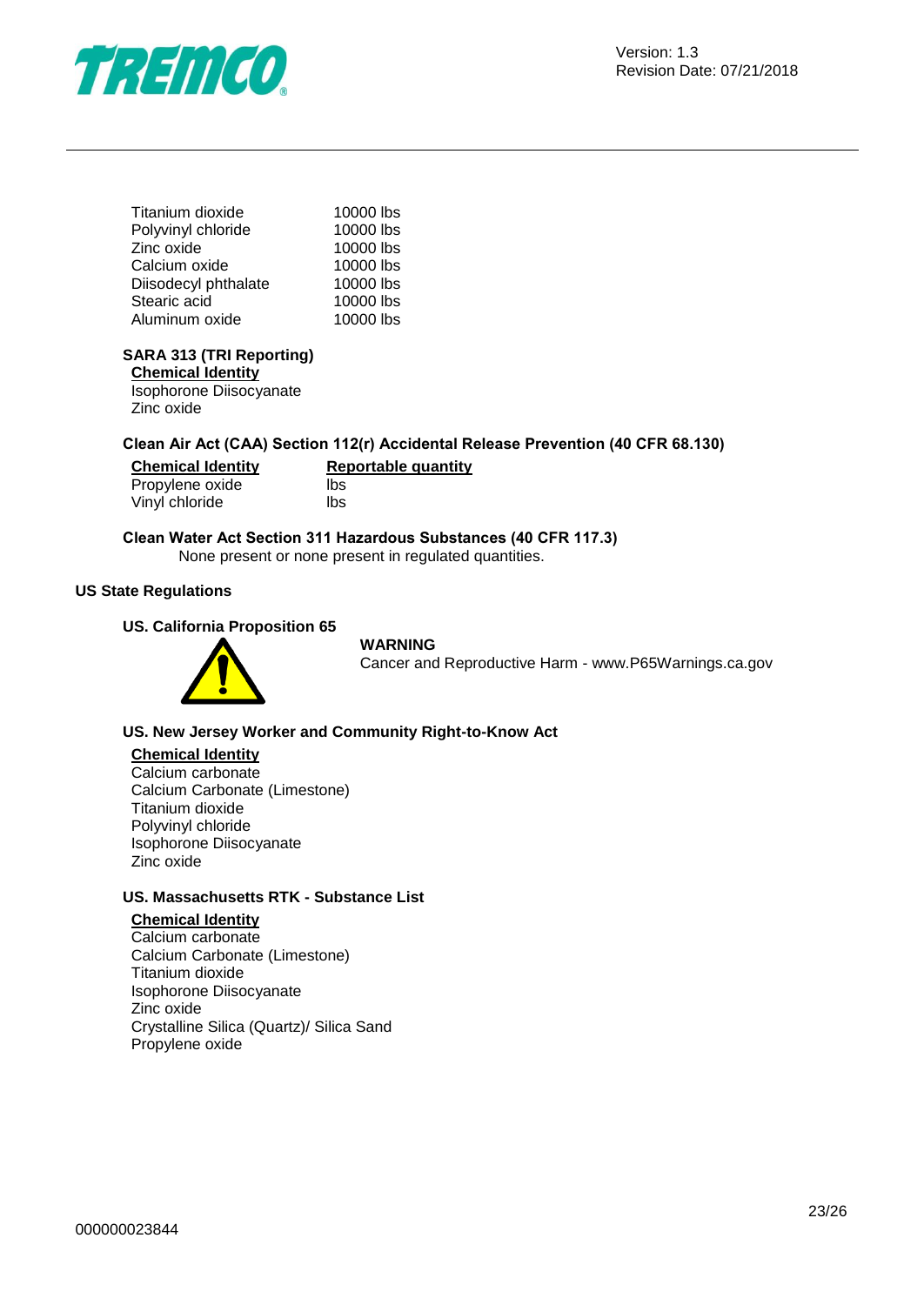

#### **US. Pennsylvania RTK - Hazardous Substances**

#### **Chemical Identity**

Calcium carbonate Calcium Carbonate (Limestone) Titanium dioxide Isophorone Diisocyanate Zinc oxide

#### **US. Rhode Island RTK**

#### **Chemical Identity**

Calcium carbonate Aluminum hydroxide Calcium Carbonate (Limestone) Titanium dioxide Polyvinyl chloride Isophorone Diisocyanate Zinc oxide

#### **International regulations**

#### **Montreal protocol**

Not applicable

#### **Stockholm convention**

Not applicable

#### **Rotterdam convention**

Not applicable

#### **Kyoto protocol**

Not applicable

#### **VOC:**

| Regulatory VOC (less water and | $\therefore$ 42 a/l |
|--------------------------------|---------------------|
| exempt solvent)                |                     |
| VOC Method 310                 | $\therefore$ 3.18 % |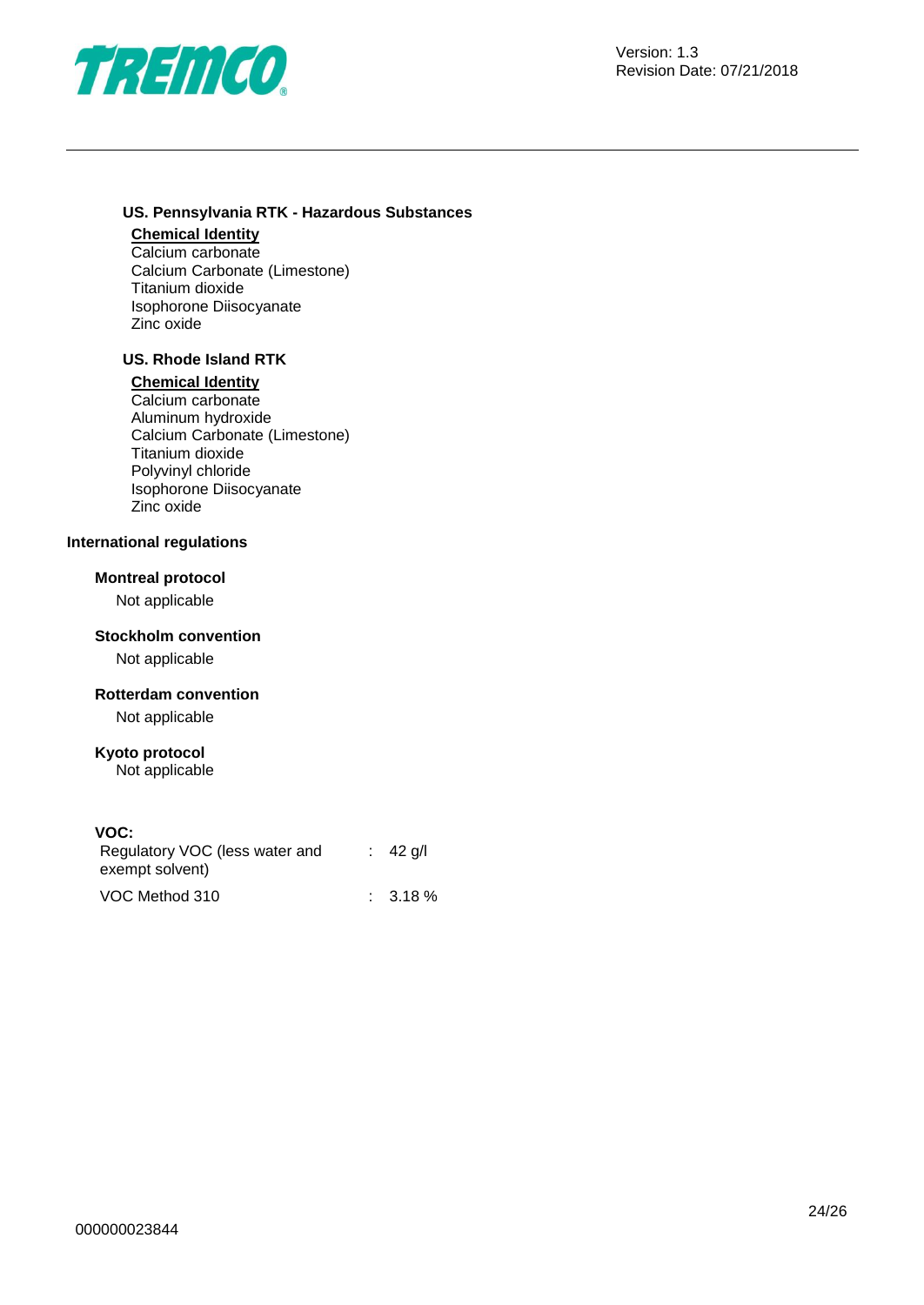

|  |   | <b>Inventory Status:</b> |  |
|--|---|--------------------------|--|
|  | . | $\cdots$                 |  |

Australia AICS: One or more components in this product are not listed on or exempt from the Inventory.

Canada DSL Inventory List: All components in this product are listed on or exempt from the Inventory.

EINECS, ELINCS or NLP: One or more components in this product are not listed on or exempt from the Inventory.

Japan (ENCS) List: One or more components in this product are not listed on or exempt from the Inventory.

China Inv. Existing Chemical Substances: One or more components in this product are not listed on or exempt from the Inventory.

Korea Existing Chemicals Inv. (KECI): One or more components in this product are not listed on or exempt from the Inventory.

Canada NDSL Inventory: One or more components in this product are not listed on or exempt from the Inventory.

Philippines PICCS: One or more components in this product are not listed on or exempt from the Inventory.

US TSCA Inventory: All components in this product are listed on or exempt from the Inventory.

New Zealand Inventory of Chemicals: One or more components in this product are not listed on or exempt from the Inventory.

Japan ISHL Listing: One or more components in this product are not listed on or exempt from the Inventory.

Japan Pharmacopoeia Listing: One or more components in this product are not listed on or exempt from the Inventory.

Mexico INSQ: Conservation of the original components in this product are more components in this product are not listed on or exempt from the Inventory.

Ontario Inventory: One or more components in this product are not listed on or exempt from the Inventory.

Taiwan Chemical Substance Inventory: One or more components in this product are not listed on or exempt from the Inventory.